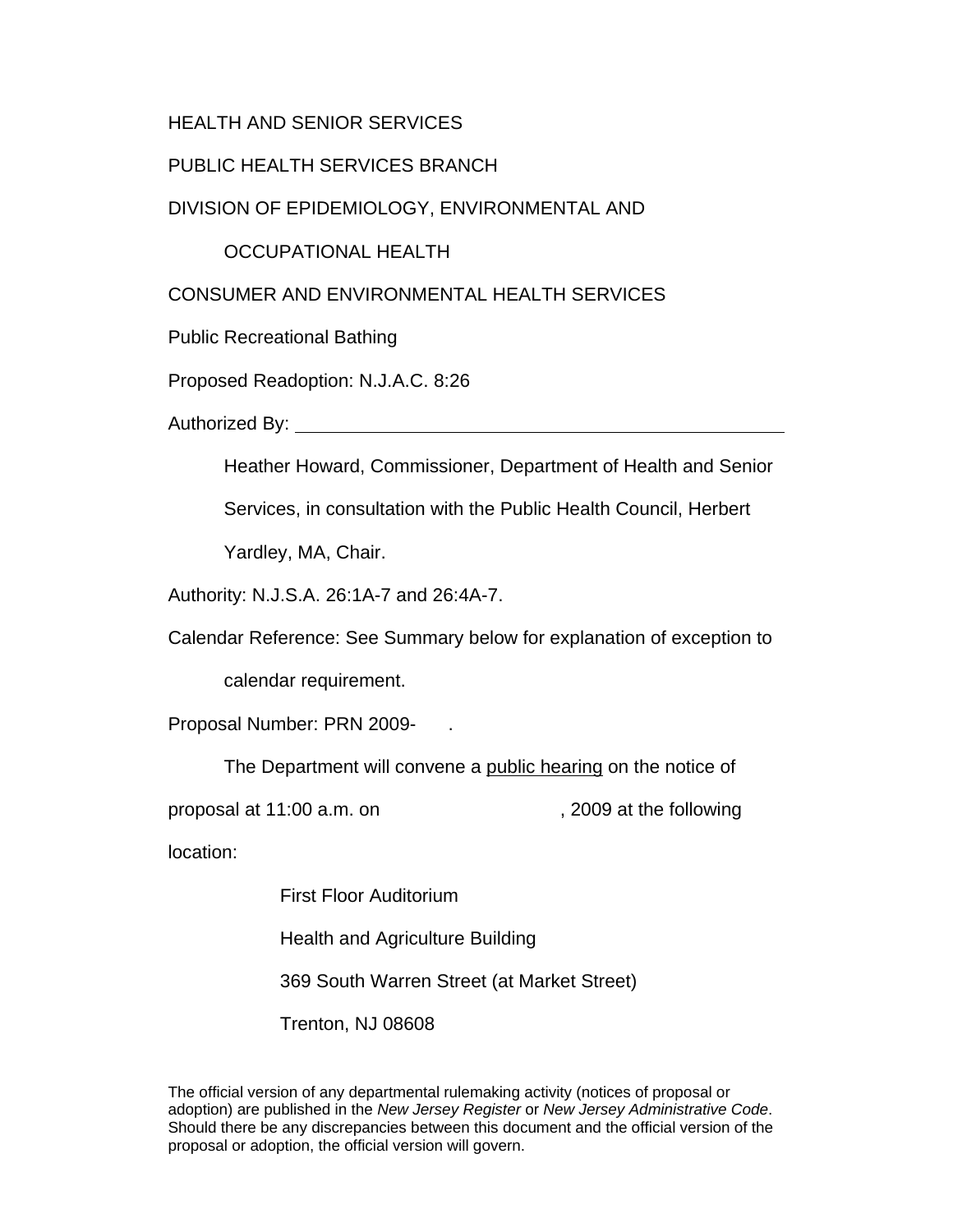Persons wishing to be placed on the list of speakers at the public hearing are requested to telephone Ms.  $\frac{1}{1}$  at (609)  $\frac{1}{1}$ by , 2009 and to bring an extra written copy of their remarks for submission to the public record. Speakers will be limited to three minutes. The Hearing Officer will give persons who do not preregister an opportunity to speak if time permits.

Submit written comments on the proposal by regular mail

postmarked on or before the case of the control of the postmarked on or before  $\sim$  2009 to:

Ruth Charbonneau, Director

Office of Legal and Regulatory Affairs

Office of the Commissioner

Department of Health and Senior Services

PO Box 360

Trenton, NJ 08625-0360

The Department will not accept telefacsimiles or electronic mail

messages as official comments on the notice of proposal.

The agency proposal follows:

#### Summary

The Department of Health and Senior Services (Department) is

proposing to readopt N.J.A.C. 8:26 Public Recreational Bathing. The

chapter establishes sanitary and safety standards for public recreational

The official version of any departmental rulemaking activity (notices of proposal or adoption) are published in the *New Jersey Register* or *New Jersey Administrative Code*. Should there be any discrepancies between this document and the official version of the proposal or adoption, the official version will govern.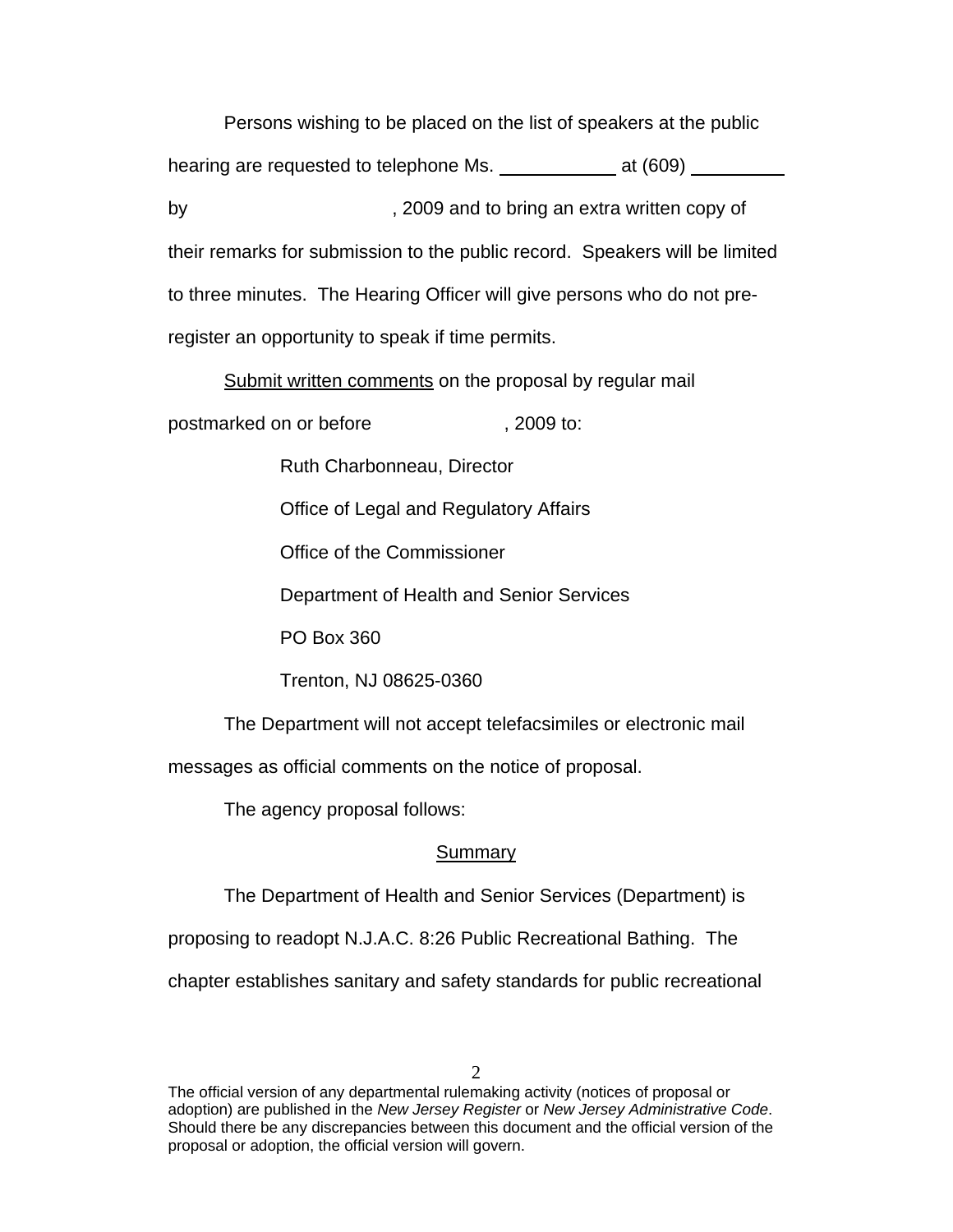bathing facilities, which are non-private bathing beaches, hot tubs and spas, swimming and wading pools, and lake fronts.

Following is a summary of the regulatory history of the chapter and of changes to the statutory authority for the chapter.

L. 1946, c. 172 (approved April 8, 1946), amended by L. 1947, c.241 (technical amendment) (approval date not found), codified at N.J.S.A. 26:4A-1 through 3, established the obligation of persons operating public swimming pools and swimming places to provide "adequate trained personnel" and proper lifesaving equipment. L. 1946, c. 172, § 2, codified at N.J.S.A. 26:4A-2, established the Department's rulemaking authority to implement this law. L. 1946, c. 172, § 3, codified at N.J.S.A. 26:4A-3, established penalties for violations.

The Statement accompanying Senate, No. 3293, introduced June 15, 1981, refers to a "swimming pool code," then in effect, establishing standards for "adequate trained personnel." The Statement indicates that the swimming pool code required lifeguards at public swimming pools and swimming places to have completed "advanced courses in first aid and lifesaving." Senate, No. 3293, adopted as L. 1981, c. 216 (approved June 18, 1981), codified at N.J.S.A. 26:4A-1.1, relaxed the requirement of "adequate trained personnel" for operators of public swimming pools and swimming places of less than 1,000 square feet. The 1981 law authorized such operators to meet the requirement of providing "adequate trained

The official version of any departmental rulemaking activity (notices of proposal or adoption) are published in the *New Jersey Register* or *New Jersey Administrative Code*. Should there be any discrepancies between this document and the official version of the proposal or adoption, the official version will govern.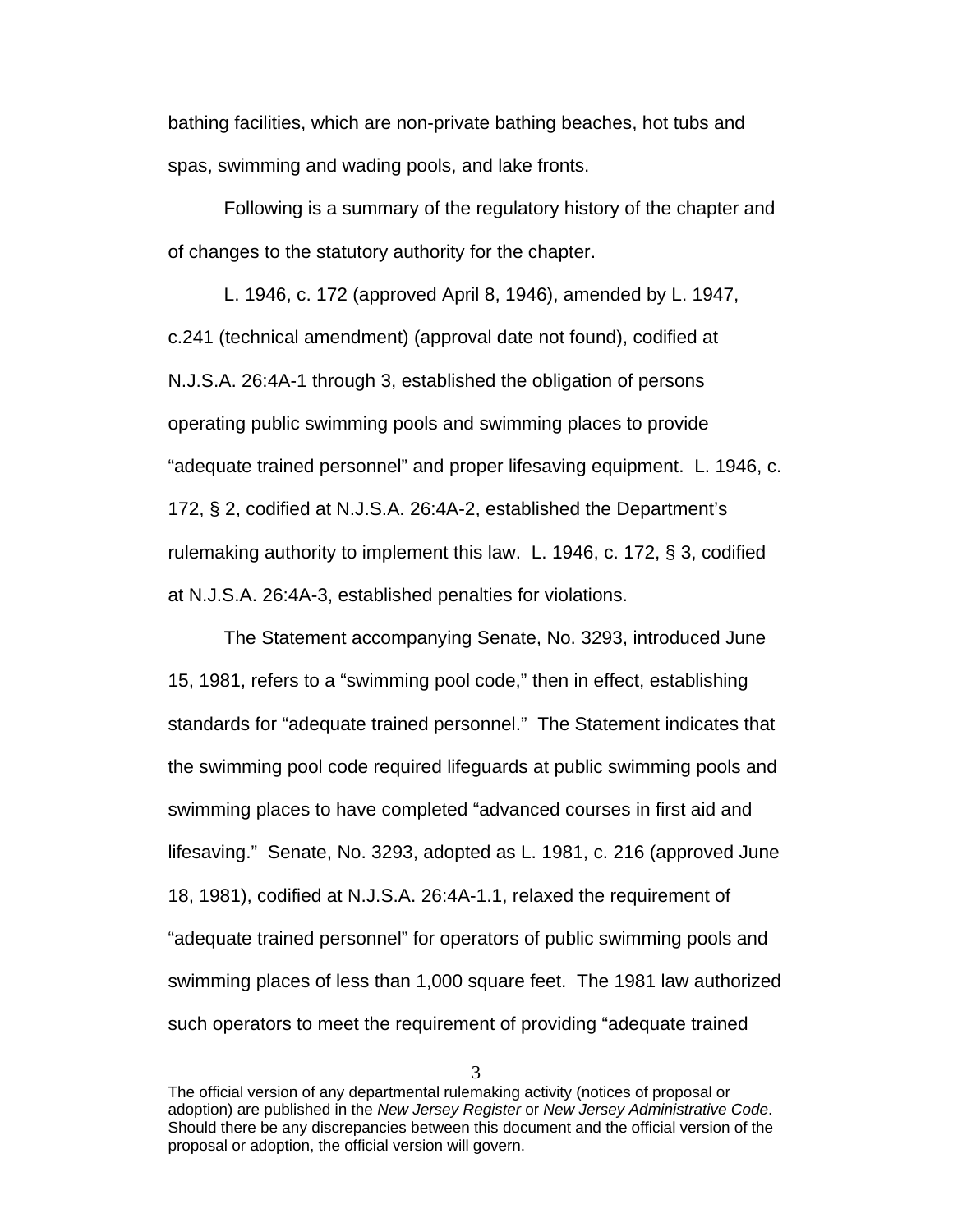personnel" by providing a person of at least 18 years of age certified in basic rescue, water safety, first aid, and cardiopulmonary resuscitation.

The Public Health Council adopted N.J.A.C. 8:26, Public Recreational Bathing, as Chapter IX of the State Sanitary Code in 1986, pursuant to the authority conferred by N.J.S.A. 26:1A-7, and in consultation with five subcommittees with expertise in the areas of management, technical methods, environmental impact, safety, and maintenance and sanitation. 18 N.J.R. 1040(a) (May 19, 1986), 18 N.J.R. 1576(b) (August 4, 1986). The chapter established safety and sanitary standards enforceable Statewide to govern public swimming pools and natural recreational bathing, superseding the function of two model codes addressing these facilities that the Department had previously made available for enactment as local ordinances by local boards of health, the "Swimming Pool Code of New Jersey—1970" and the Lake Bathing Place Bacteriological, Sanitary and Safety guides. 18 N.J.R. 1040(a), *supra*. The chapter also established, for the first time, safety and sanitary standards applicable to hot tubs and spas, which were then first coming into popular use. *Id.*

Subsections of Subchapters 7, Sampling and Water Quality Criteria, and 8, Enforcement Procedures, that addressed "tidal bathing waters" became operative on August 4, 1986. See 18 N.J.R. 1576(b),

 $\Delta$ 

The official version of any departmental rulemaking activity (notices of proposal or adoption) are published in the *New Jersey Register* or *New Jersey Administrative Code*. Should there be any discrepancies between this document and the official version of the proposal or adoption, the official version will govern.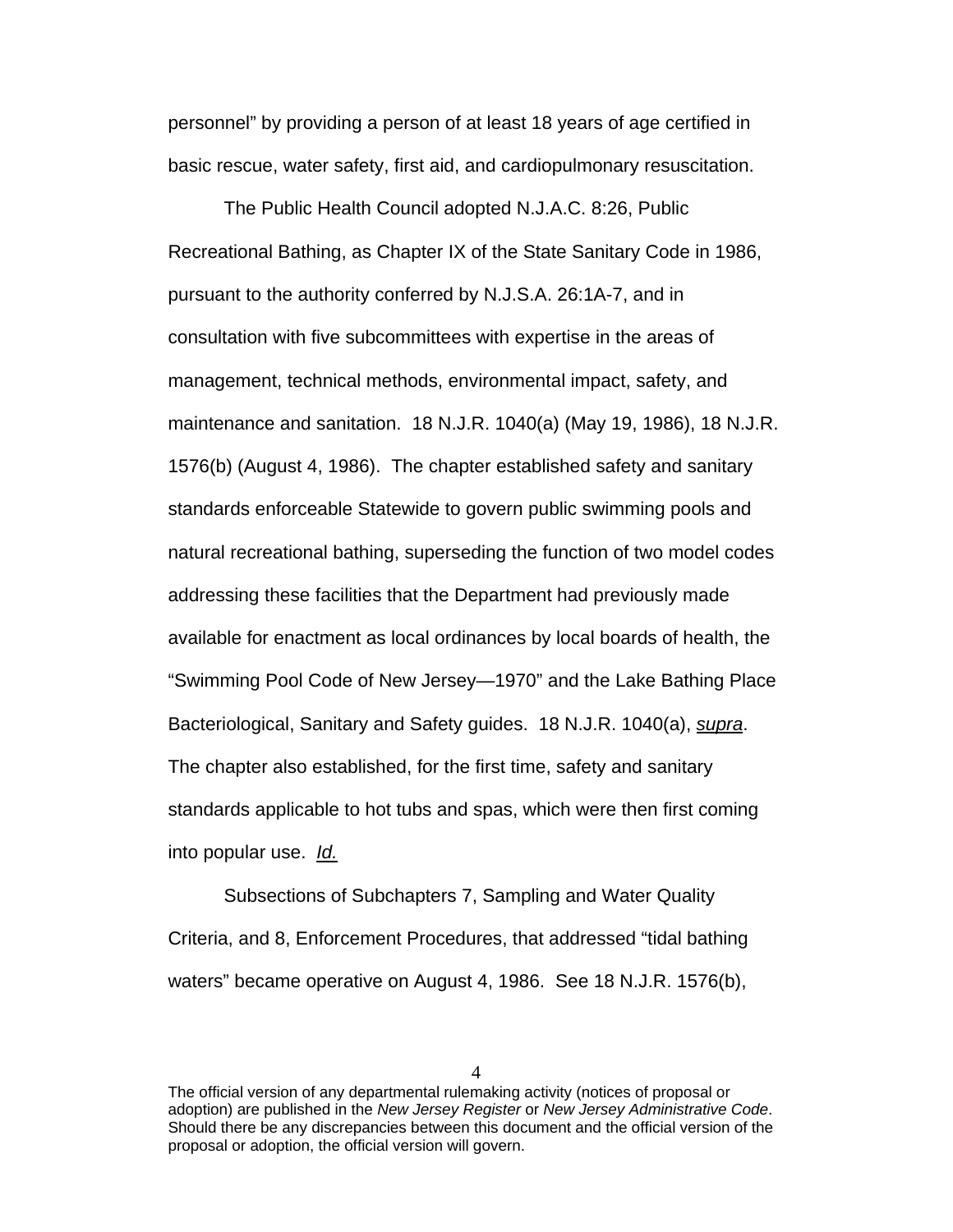*supra*, at Operative Date. The balance of the chapter had a delayed operative date of November 4, 1986. *Id.*

The Public Health Council adopted amendments to the chapter in 1988. 20 N.J.R. 464(a) (March 7, 1988), 20 N.J.R. 1079(a) (May 16, 1988). The Public Health Council proposed, among other substantive changes in that rulemaking, to limit the applicability of certain chapter requirements depending on the ownership of the swimming facility and the relative hardships of compliance to smaller entities such as private nonprofit lake associations and condominiums. 20 N.J.R. 464(a) (March 7, 1988). The Public Health Council ultimately decided against adopting the proposed amendments, stating, "owners and operators of such recreational facilities have a responsibility to address health and safety issues for their membership[s], occupants and invited guests" and that ownership and profit versus nonprofit status were not appropriate criteria "to determine the responsibilities of specific groups to comply with safety, water quality, and sanitation rules" because "the inherent risks associated with the operation of recreational bathing facilities are universal." 20 N.J.R. 1079(a) (May 16, 1988).

P.L. 1989, c. 61 (approved May 1, 1989, with an expiration date of May 1, 1991) exempted, for a two-year period, hotels, motels, and campgrounds,with swimming pools of 2,000 square feet or less in Cape May County from the lifeguard requirement during the months of May

5

The official version of any departmental rulemaking activity (notices of proposal or adoption) are published in the *New Jersey Register* or *New Jersey Administrative Code*. Should there be any discrepancies between this document and the official version of the proposal or adoption, the official version will govern.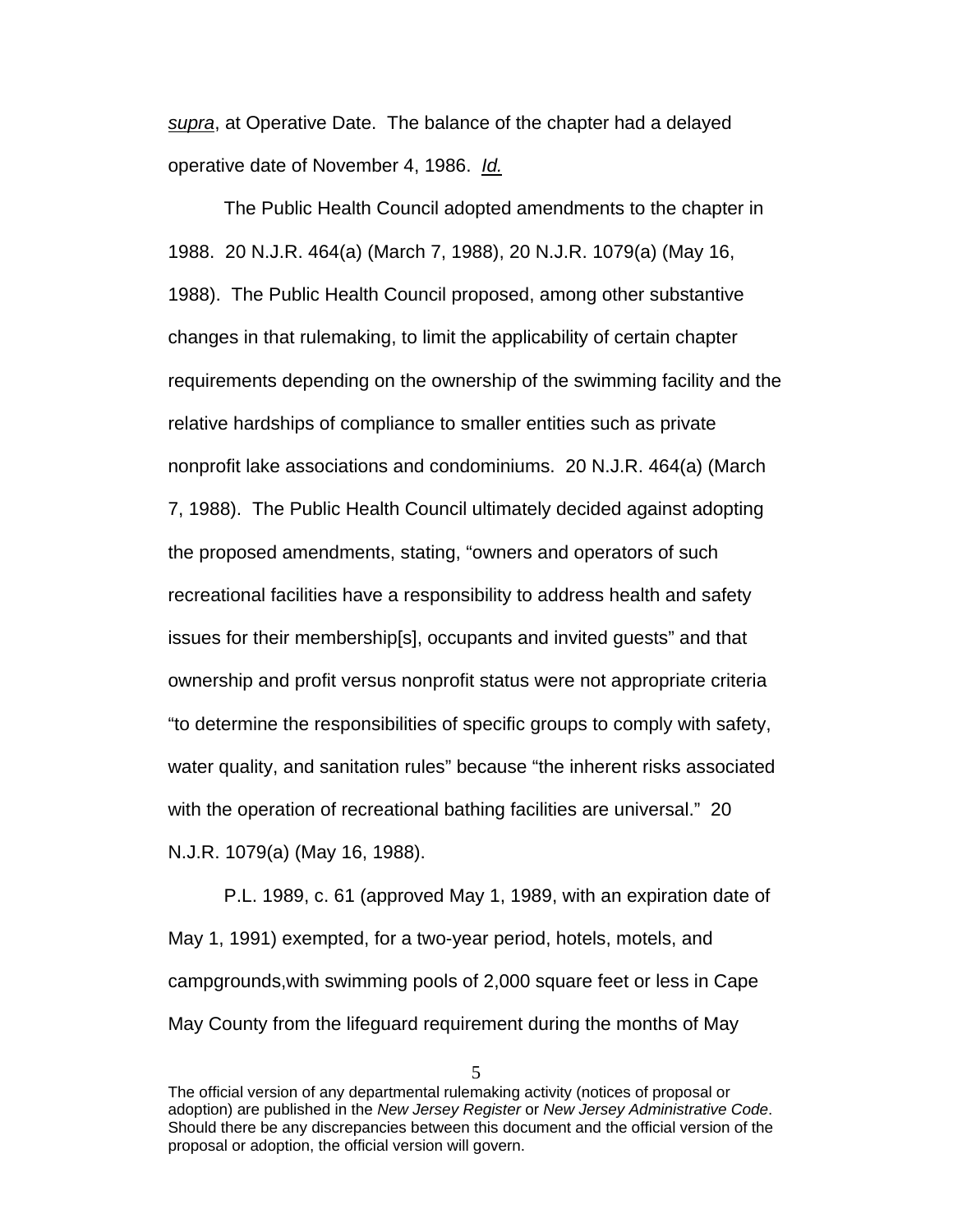through September, provided the owner was on site and signage was posted alerting persons that no lifeguard was on duty. The law was in effect for two years, and required the Department to report as to the public safety impact of the law to the legislature by the end of 1990.

P.L. 1989, c. 138 (approved October 1, 1988, with an expiration date of October 1, 1990), exempted "private bathing places" from compliance with all waterfront safety requirements at N.J.A.C. 8:26. The law defined "private bathing places" as private lakes, private community lake associations, and private nonprofit common interest communities that restricted the use of their lake or pool to unit owners and their guests.

P.L. 1989, c. 140 (approved August 2, 1989, with an expiration date of August 2, 1991) exempted, for a two-year period, hotels, motels, campgrounds, mobile home parks, and retirement communities with swimming pools of 2,000 square feet or less in Atlantic, Monmouth, and Ocean counties, from the lifeguard requirement, provided the owner was on site and signage was posted alerting persons that no lifeguard was on duty. The law was in effect for two years, and required the Department to report as to the public safety impact of the law to the legislature by the end of 1990.

In 1991, the Public Health Council readopted N.J.A.C. 8:26 with amendments. 23 N.J.R. 380(a) (February 19, 1991), 23 N.J.R. 1433(a) (May 6, 1991). In that rulemaking, the Public Health Council established,

The official version of any departmental rulemaking activity (notices of proposal or adoption) are published in the *New Jersey Register* or *New Jersey Administrative Code*. Should there be any discrepancies between this document and the official version of the proposal or adoption, the official version will govern.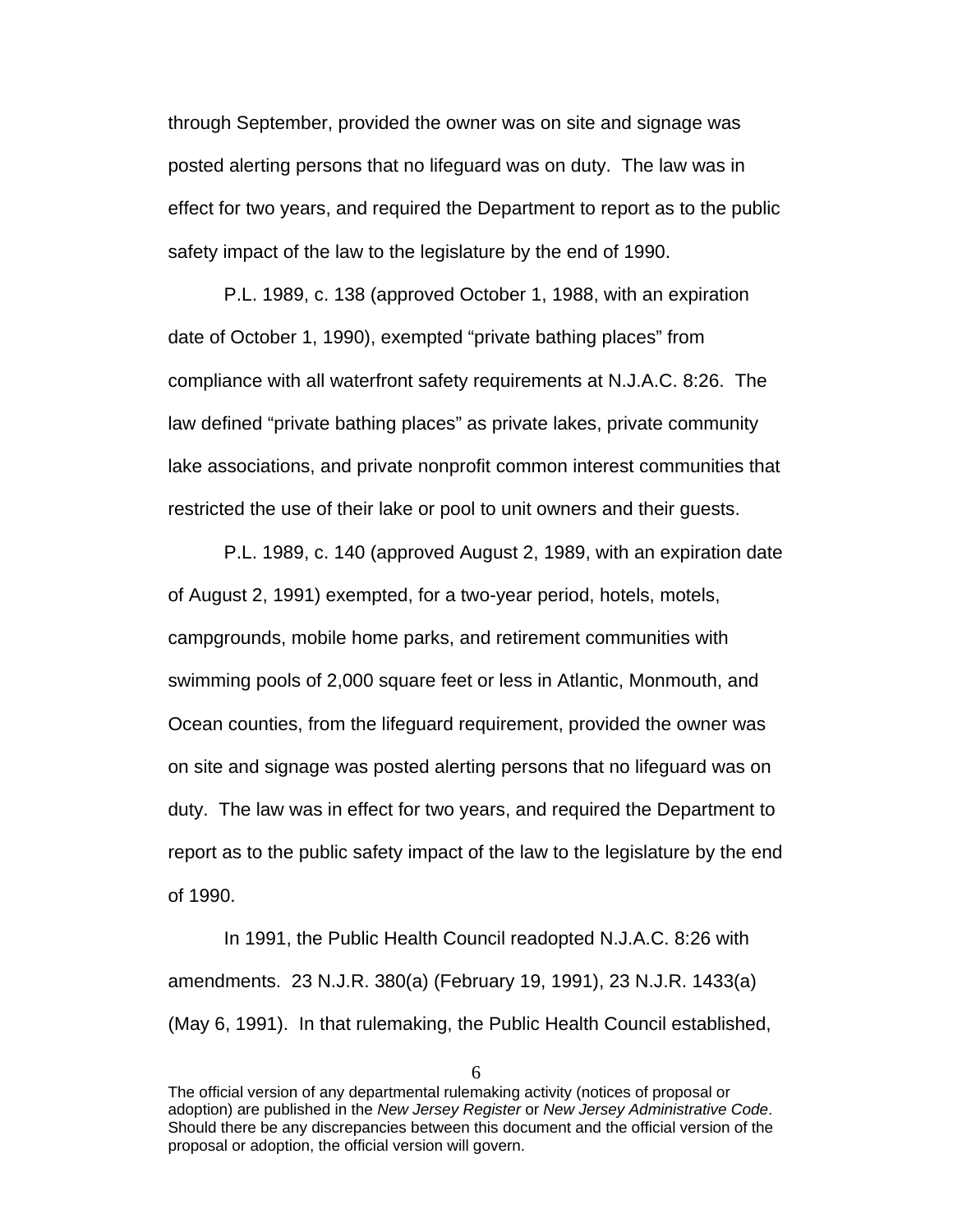among other substantive amendments, an alternative means of compliance with the first aid and lifeguard personnel requirements by certain private associations with authority to regulate waterfront access to lakes, rivers, and bays. The amendment exempts these associations' recreational bathing facilities that use other than ocean waters from compliance with the lifeguard requirements provided the associations post signage that alerts users to the lack of a lifeguard and providing other information. *Id.* The rulemaking also establishes limitations on diving in competitive swim meets and practices in swimming pools with depths of less than five feet. *Id.*

P.L. 1991, c.135 (approved May 10, 1991), codified at N.J.S.A. 4A-4 et seq.) established permanent exemptions for "specially exempt facilities," regardless of county in which they were situated, from the first aid and lifeguard personnel requirements at N.J.A.C. 8:26, under certain conditions. P.L. 1991, c.135 at §§2 and 3; N.J.S.A. 4A-5 and 6. P.L. 1991, c.135 at §1 defines "specially exempt facilities" as private associations with authority to regulate swimming pool access and waterfront access to lakes, rivers, and bays, private campgrounds, hotels, motels, mobile home parks, and retirement communities. P.L. 1991, c.135, §5 repealed L. 1946, c. 172 (as amended by L. 1947, c.241); L. 1981, c. 216; P.L. 1989, c. 61; P.L. 1989, c. 138; and P.L. 1989, c. 140.

The official version of any departmental rulemaking activity (notices of proposal or adoption) are published in the *New Jersey Register* or *New Jersey Administrative Code*. Should there be any discrepancies between this document and the official version of the proposal or adoption, the official version will govern.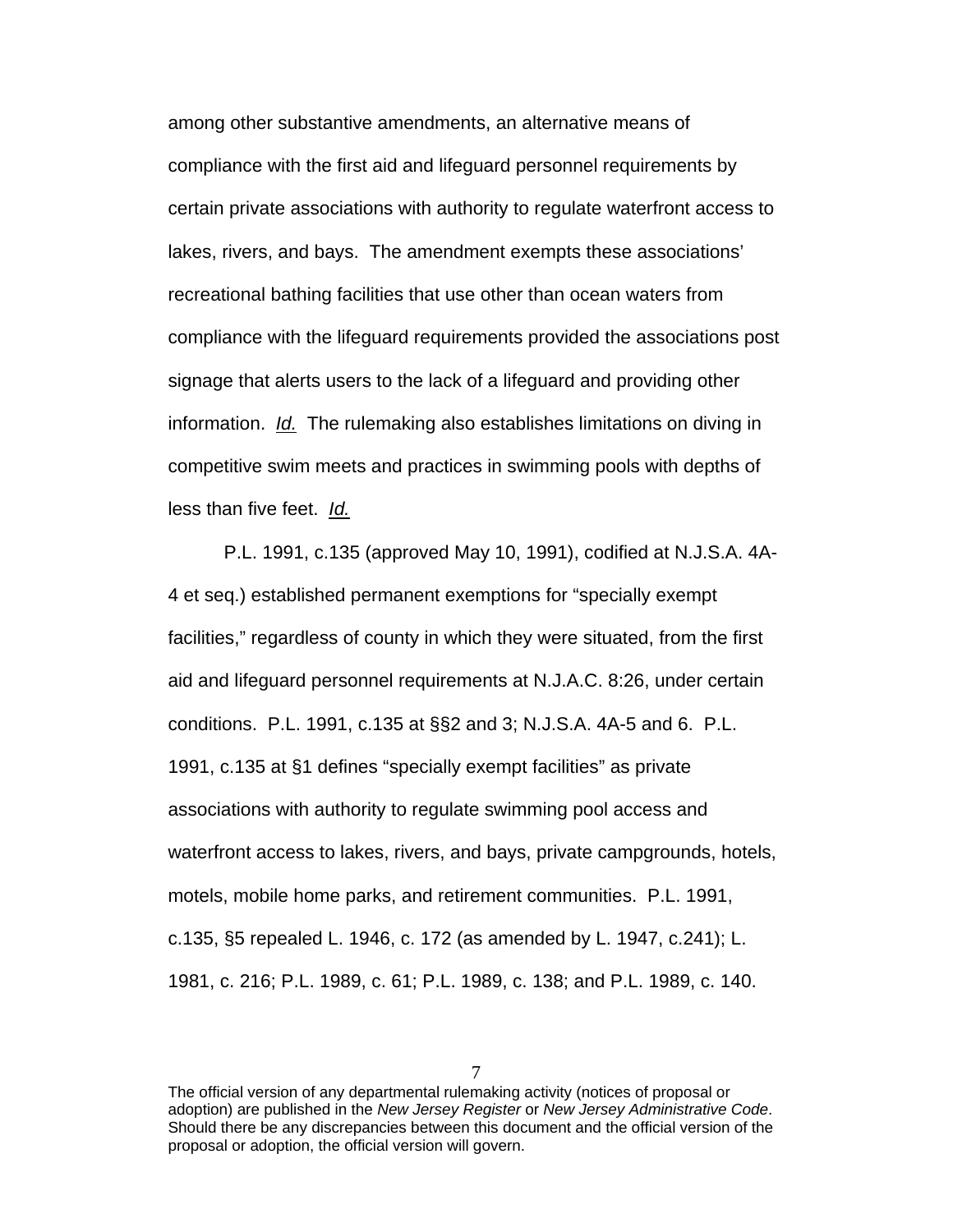During the period from 1991 to 1996, the Department and the Public Health Council solicited and compiled comments and recommendations from the regulated community addressing N.J.A.C. 8:26. See 31 N.J.R. 3589(a) at Summary (November 15, 1999). The Department and the Public Health Council thereupon convened an advisory committee to review the chapter and the compiled comments thereon, and to recommend appropriate revisions. *Id.* The advisory committee was comprised of representatives of the Department, the Departments of Environmental Protection and Community Affairs, various local health agencies, the New Jersey Health Officers Association, the New Environmental Health Association. *Id.*

In 1996, the Department and the Public Health Council readopted the chapter without change, to maintain the continued effectiveness of the chapter pending the development of rulemaking to implement the recommendations of the advisory committee. 28 N.J.R. 753(a) (February 5, 1996), 28 N.J.R. 2385(a) (1996).

Thereafter, although the chapter was not to expire until 2001, the Department and the Public Health Council proposed the readoption of the chapter with amendments in late 1991, to implement certain recommendations of the advisory committee resulting from the review described above. 31 N.J.R. 3589(a) (November 15, 1999). Among other substantive amendments proposed therein were standards requiring the

The official version of any departmental rulemaking activity (notices of proposal or adoption) are published in the *New Jersey Register* or *New Jersey Administrative Code*. Should there be any discrepancies between this document and the official version of the proposal or adoption, the official version will govern.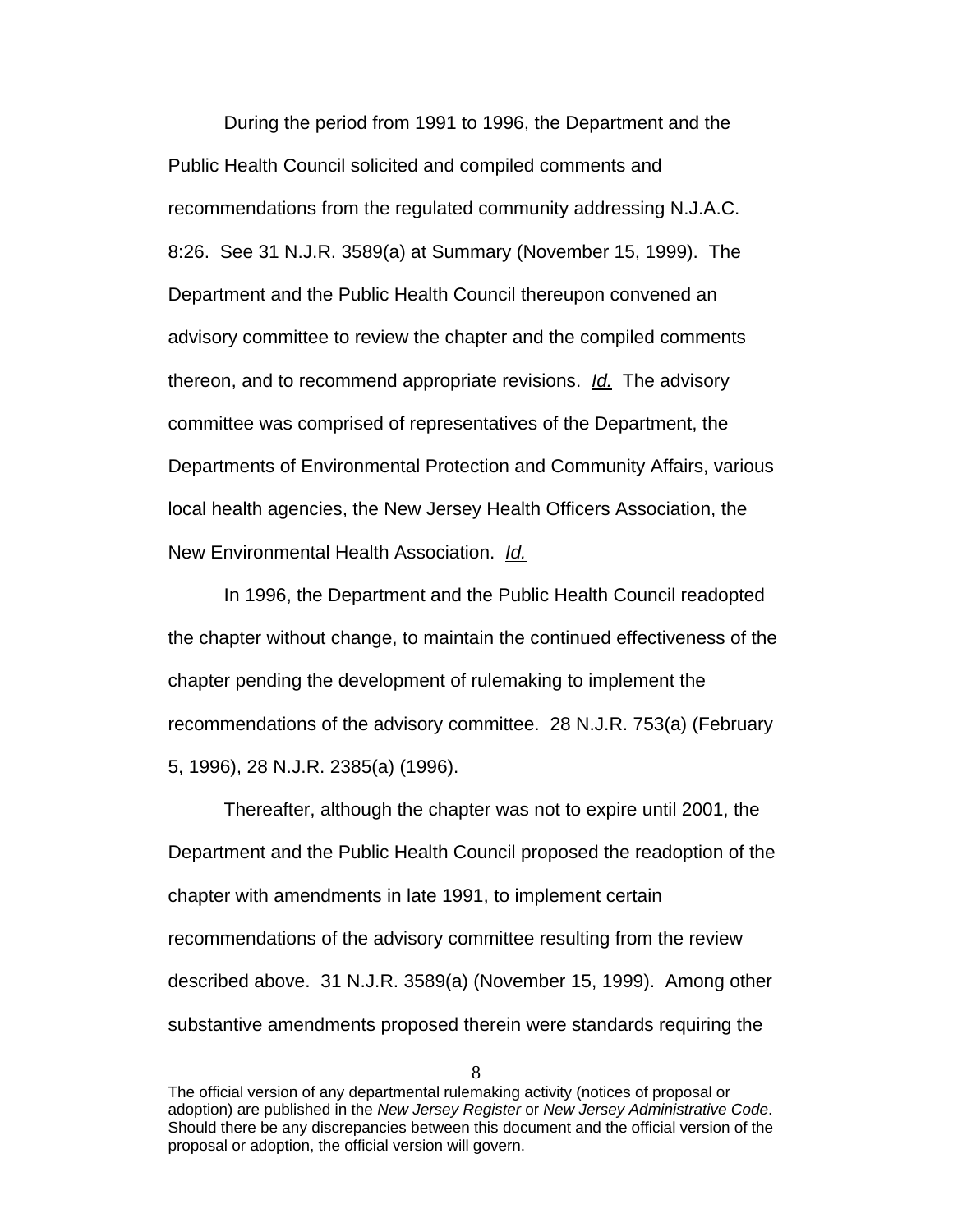installation of antivortex drain covers to avoid suction hazards such as hair entanglement, disembowelment, evisceration, and body entrapment at return inlets and suction outlets of the water circulation systems of swimming pools, wading pools, hot tubs, and spas. *Id.* The Department readopted the chapter and adopted the proposed amendments in 2000. 32 N.J.R. 2111(b) (June 5, 2000).

In late 2000, an amendment to N.J.S.A. 4A-4 et seq. added private marinas to the list of "specially exempt facilities" eligible for the exemption from the lifeguard and first aid personnel requirements. P.L. 2000, c. 151, (approved November 9, 2000).

In 2001, another amendment to N.J.S.A. 4A-4 added swimming areas other than swimming pools at private campgrounds to the to the list of "specially exempt facilities" eligible for the exemption from the lifeguard and first aid personnel requirements, and added an exemption for specially exempt facilities that limit use of their swimming areas to "dayuse visitors," in addition to owners, renters, and members, and their invited guests . P.L. 2001, c. 151 (approved July 13, 2001).

Thereafter, although the chapter was not to expire until 2005, the Department and the Public Health Council proposed to readopt N.J.A.C. 8:26 with amendments in 2003. 35 N.J.R. 3005(a) (July 21, 2003). Amendments proposed in that rulemaking would reflect the amendments to N.J.S.A. 26:4A-4 et seq. established by P.L. 2000, c. 151 and P.L.

The official version of any departmental rulemaking activity (notices of proposal or adoption) are published in the *New Jersey Register* or *New Jersey Administrative Code*. Should there be any discrepancies between this document and the official version of the proposal or adoption, the official version will govern.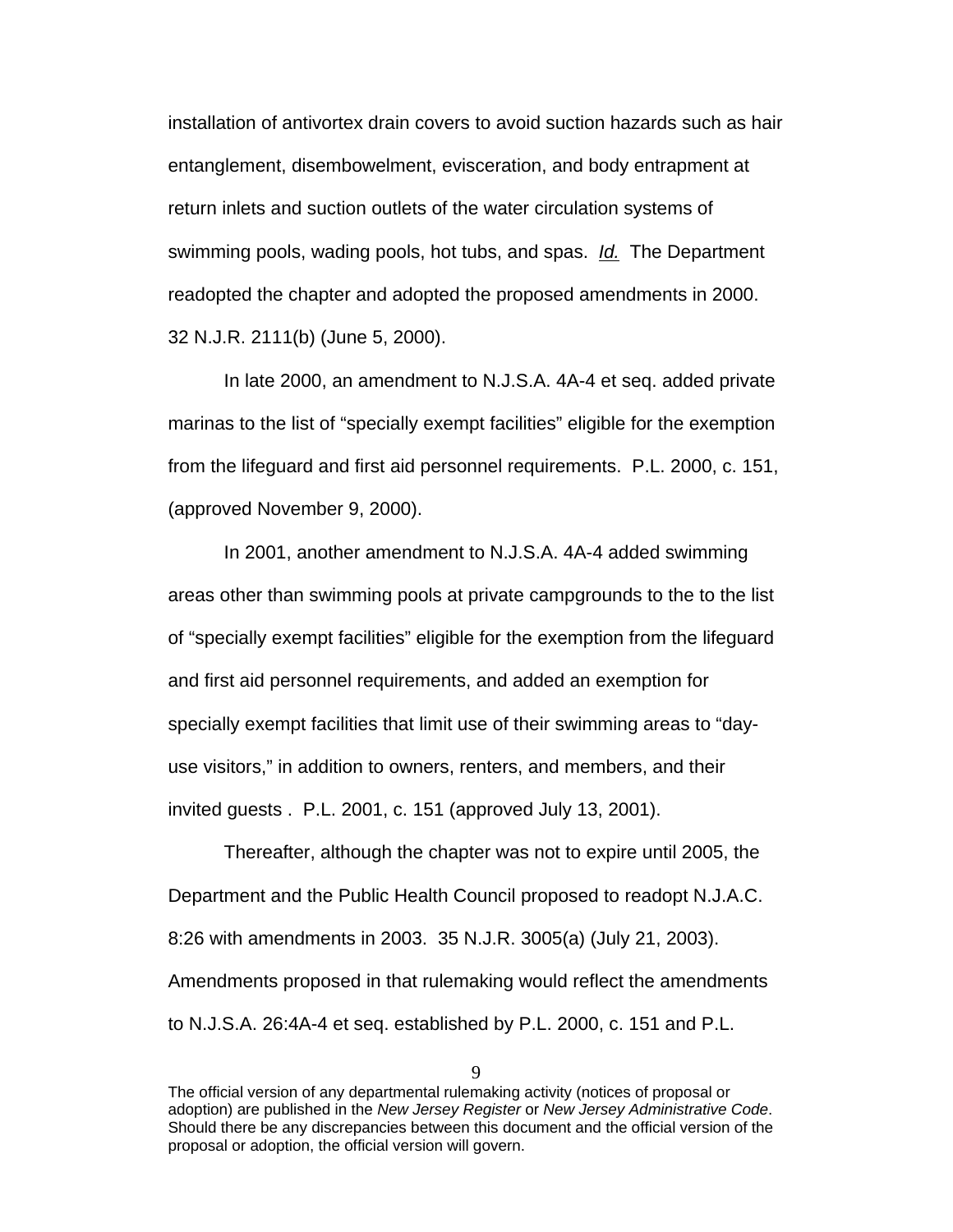2001, c. 151, described *supra*, expanding the statutory exemption from the lifeguard and first aid personnel for specially exempt facilities. *Id.* Another proposed amendment would relate to the technology then available to implement the anti-entrapment standards. *Id.*

Other amendments proposed in that rulemaking would require bathing beaches to test for the presence of enterococci bacteria, to bring the State into compliance with requirements of the United States Environmental Protection Agency implementing the Beaches Environmental Assessment and Coastal Health (BEACH) Act of 2000, Pub. Law 106-284, 114 Stat. 871, approved October 10, 2000, which amended the Federal Water Pollution Control Act, 33 U.S.C. § 1251. The BEACH Act and the US EPA implementing regulations at 40 CFR Part 131 generally require, as a condition of continued Federal funding, coastal and Great Lakes states and territories to test for the presence of enterococci bacteria to determine the water quality of their coastal recreation waters. Theretofore, fecal coliform had been the biological indicator of choice. In 2004, the Department readopted the chapter and adopted the proposed amendments. 36 N.J.R. 1810(a) (April 5, 2004).

The water testing standards at N.J.A.C. 8:26 are part of New Jersey's implementation of the BEACH Act requirements. N.J.A.C. 7:9B, the Surface Water Quality Standards administered by the Department of

The official version of any departmental rulemaking activity (notices of proposal or adoption) are published in the *New Jersey Register* or *New Jersey Administrative Code*. Should there be any discrepancies between this document and the official version of the proposal or adoption, the official version will govern.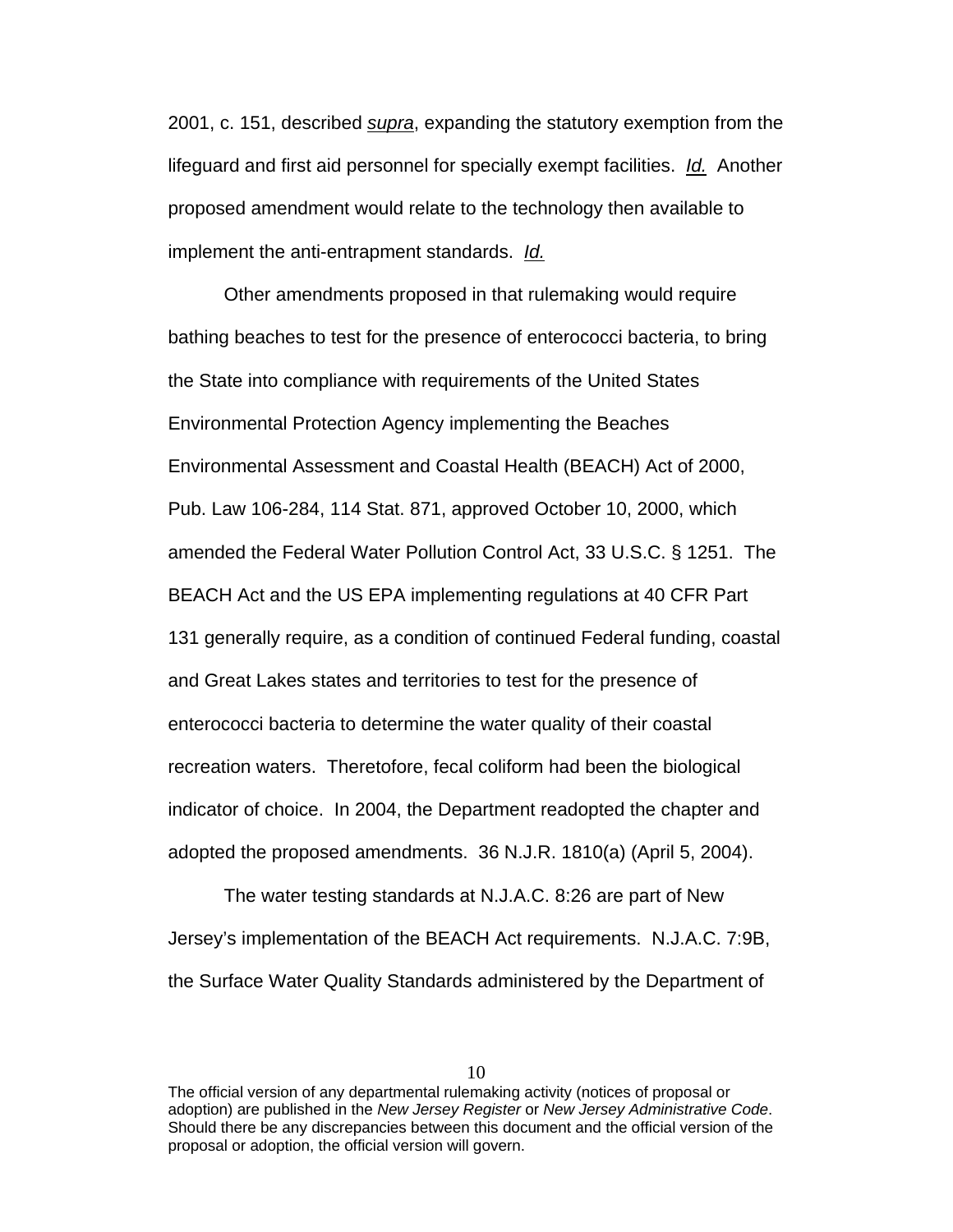Environmental Protection, represents another aspect of the State's compliance with the BEACH Act.

Reorganization Plan No. 003-2005 (Governor Codey, June 27, 2005), 37 N.J.R. 2735 (a) (August 1, 2005), recast the role of the Public Health Council as being of a consultative and advisory nature in relation to the powers of the Commissioner of Health and Senior Services.

On December 19, 2007, President George W. Bush signed the Virginia Graeme Baker Pool and Spa Safety Act (Baker Act), Pub. L. 110- 140 (December 19, 2007), 121 Stat. 1794, codified at 15 U.S.C. 8001 through 8007, and amending the Consumer Product Safety Act, 15 U.S.C. 2051 et seq. The Baker Act is available here:

http://www.cpsc.gov/pssa.pdf. The Baker Act charges the Consumer Product Safety Commission (CPSC) with the administration and enforcement thereof. Baker Act at §1404(a) and (c)(3); 15 U.S.C. 8003(a) and  $(c)(3)$ .

According to the CPSC, there are annual averages "of 283 drowning deaths (2003-2005) and 2,700 emergency room-treated submersion injuries (2005-2007) involving children younger than five in pools and spas. In addition, from 1997-2007, there were 74 reported incidents associated with suction entrapment, including nine deaths and 63 injuries. The [Baker Act] is aimed at reducing these deaths and injuries by making pools safer, securing the environment around them, and

The official version of any departmental rulemaking activity (notices of proposal or adoption) are published in the *New Jersey Register* or *New Jersey Administrative Code*. Should there be any discrepancies between this document and the official version of the proposal or adoption, the official version will govern.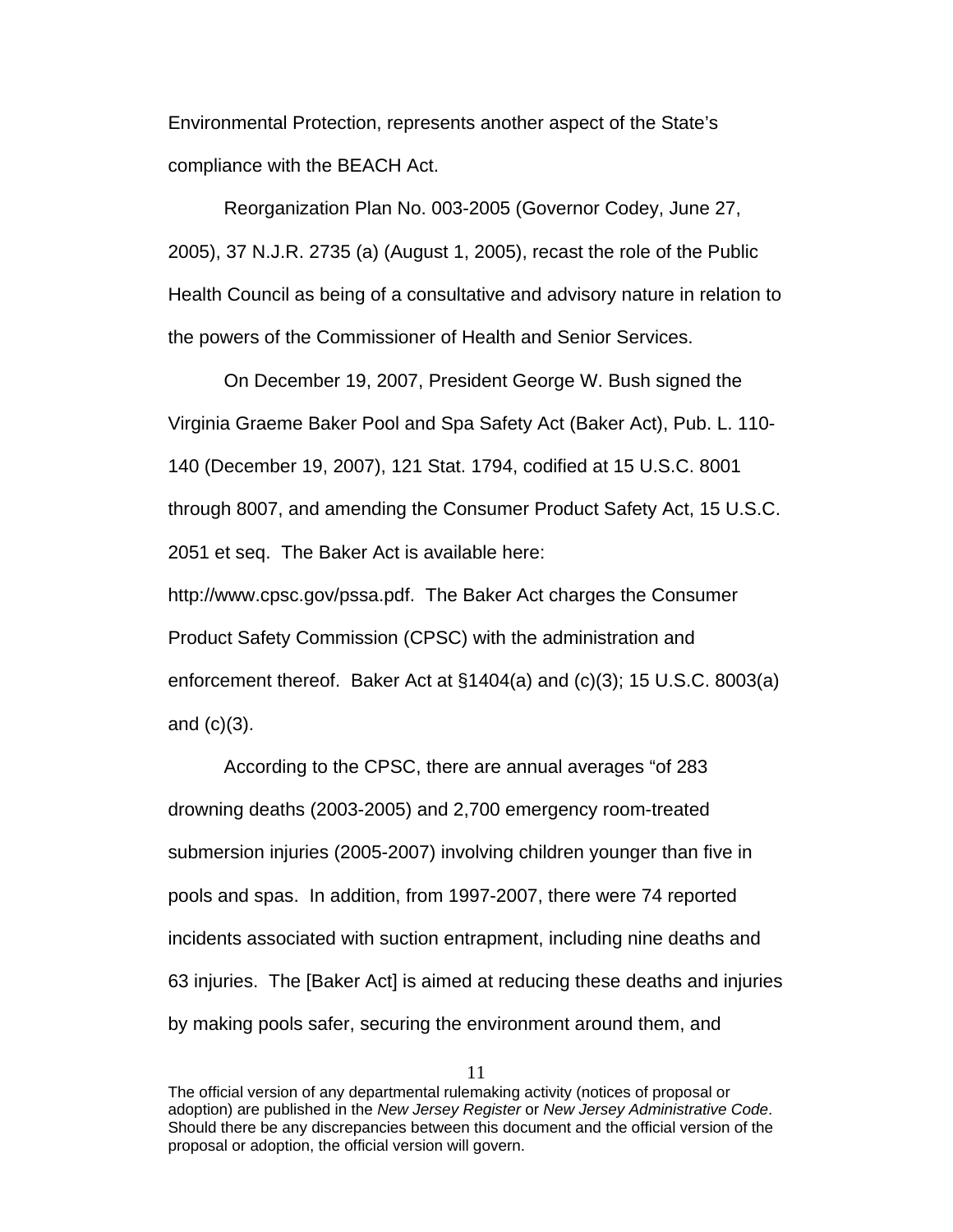educating consumers and industry on pool safety." "Staff Interpretation of Section 1404: 'Federal Swimming Pool and Spa Drain Cover Standard,'" CPSC (June 18, 2008) ("§1404 guidance document"), available at http://www.cpsc.gov/businfo/vgpsa.pdf.

The Baker Act requires establishes drain entrapment prevention standards to prevent drowning, near-drowning, and eviscerations in pools and spas. The Baker Act at §1404(b), 15 U.S.C. 8003(b), requires that by December 19, 2008, the following be installed in public pools and spas: (1) drain covers compliant with ASME/ANSI standard A112.19.8-2007, and (2) when there is only a single main drain, a second anti-entrapment system. The §1404 guidance document, *id.,* contains a more specific description of the required apparatuses.

On December 15, 2008, the CPSC issued an enforcement position statement expressing its "expectation" that pools and spas that operate year-round are to be in compliance by December 19, 2008, and that seasonal public pools and spas that are currently closed must comply with the law on the day that they reopen in 2009. "Virginia Graeme Baker Pool and Spa Safety Act CPSC Enforcement Position" (Enforcement Position document) (December 15, 2008), available at

http://www.cpsc.gov/businfo/pssaenforce.html.

The Baker Act at §§1405 and 1406, 15 U.S.C. 8004 and 8005, requires as a condition of certain Federal grant funding that states

The official version of any departmental rulemaking activity (notices of proposal or adoption) are published in the *New Jersey Register* or *New Jersey Administrative Code*. Should there be any discrepancies between this document and the official version of the proposal or adoption, the official version will govern.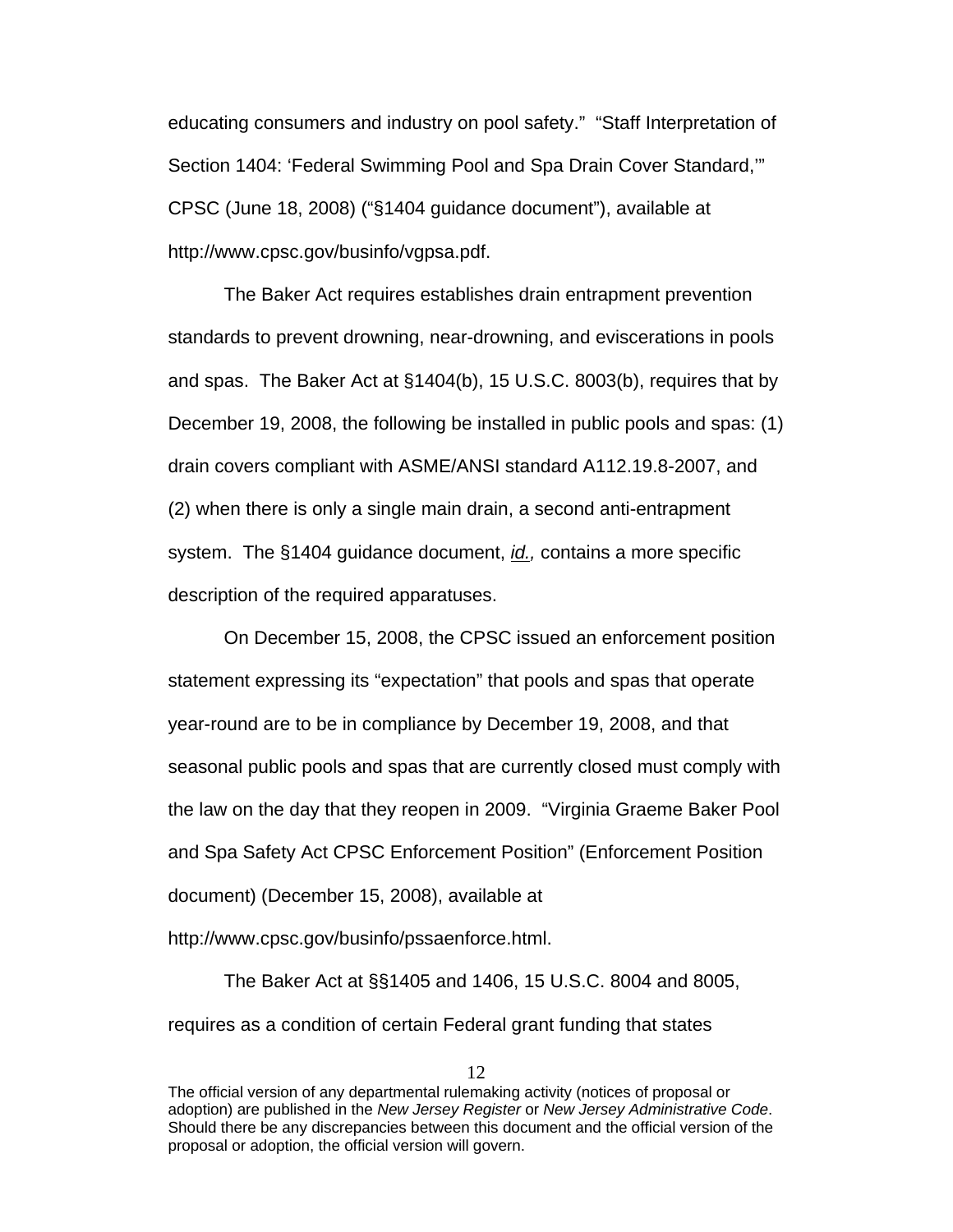establish minimum standards that meet or exceed the Baker Act pool and spa technical standards. In September 2008, CPSC Staff issued revised draft technical guidance for the minimum state law requirements, with respect to which it accepted public comment until October 2008. "CPSC Staff Draft Technical Guidance on Section 1406: Minimum State Law Requirements" (§1406 guidance document) (September 2008). See www.cpsc.gov/pssa1406.pdf and www.cpsc.gov/pssa1406.html. The §1406 guidance document states that the comments therein "are those of CPSC staff, have not been reviewed or approved by, and may not necessarily reflect the views of, the [Consumer Product Safety] Commission." *Id.* The §1406 guidance document further notes, "Section 1405 of the … Baker … Act specifies that the Commission shall establish a grant program for each of fiscal years 2009 and 2010. However, Congress has not yet appropriated funds for this program." *Id.*

As stated above, the Department initially enacted anti-entrapment drain standards in 2000. 31 N.J.R. 3589(a) (November 15, 1999), 32 N.J.R. 2111(b) (June 5, 2000). The Department is reviewing the Baker Act technical standards and comparing them to the existing antientrapment and other standards at N.J.A.C. 8:26. The purpose of this review is to ascertain whether rulemaking to amend N.J.A.C. 8:26, to establish or amend other chapters of Title 8 of the New Jersey Administrative Code, and/or to recommend legislative action, are

The official version of any departmental rulemaking activity (notices of proposal or adoption) are published in the *New Jersey Register* or *New Jersey Administrative Code*. Should there be any discrepancies between this document and the official version of the proposal or adoption, the official version will govern.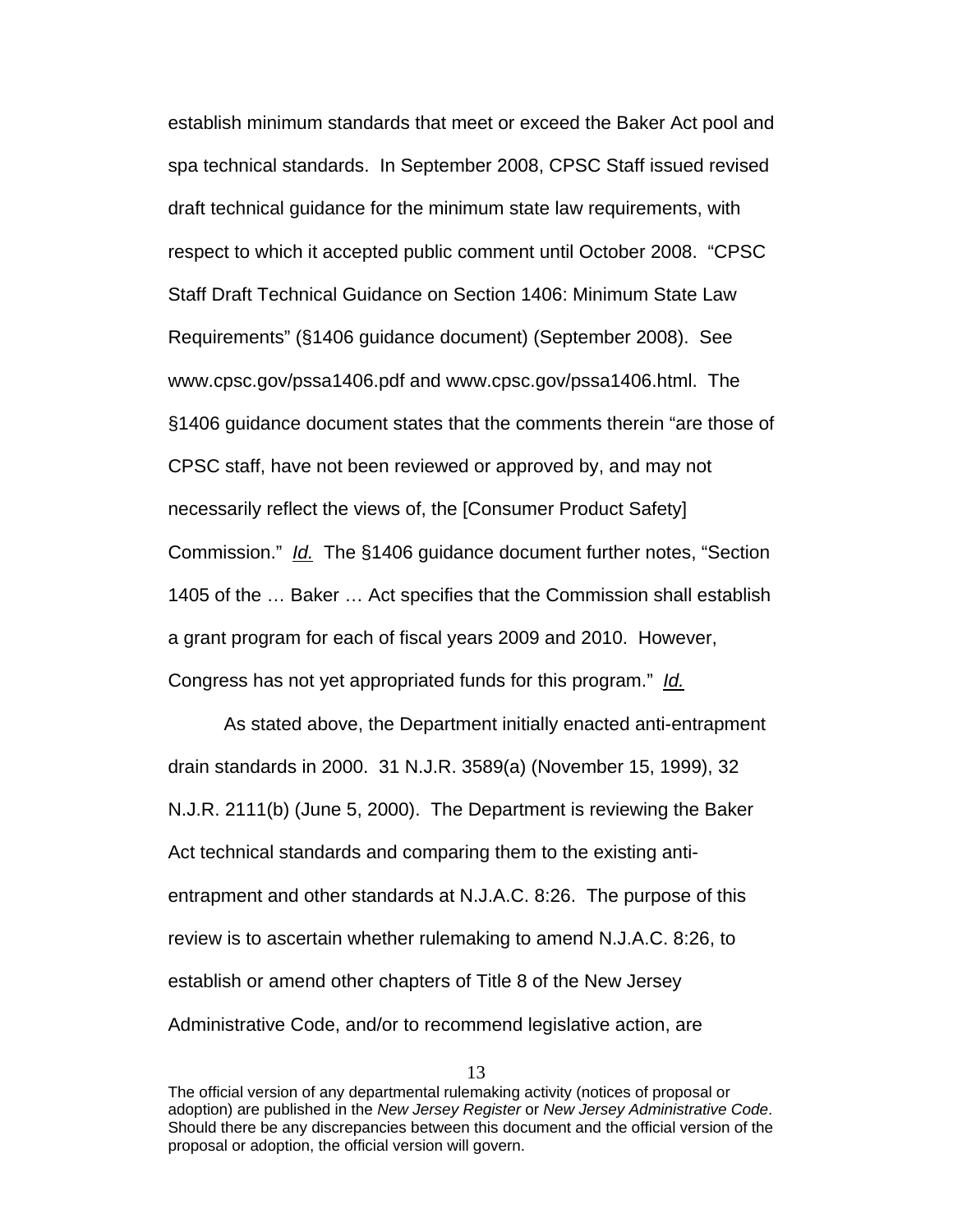necessary to ensure that State standards meet or exceed, and are not inconsistent with, the Baker Act technical standards.

If rulemaking is necessary, it would assist the regulated community in compliance, and would ensure that the State is eligible for Federal grant funding available pursuant to the Baker Act at §1405, if and when Congress appropriates funds for the program. The completion of the Department's review of the Baker Act's impact on State law may need to abide the CPSC's issuance of final technical guidance after its consideration of public comments on the draft guidance documents, to ensure efficiency and prevent duplication of effort. It will also require consideration of a CPSC opinion letter issued May 6, 2008, addressing the preemptive effect of the Baker Act on states' regulation of pools and spas, available here: http://www.cpsc.gov/volstd/pools/gcletter\_fl.pdf.

In the meantime, operators of pools and spas subject to the Baker Act must comply therewith, and be guided by the CPSC's enforcement priorities and expectations, as stated in the Enforcement Position document. The CPSC indicates in the Enforcement Position document its cognizance that the regulated community's compliance with the Baker Act is affected by factors such as the availability of equipment, such as drains, necessary to retrofit existing pools and spas, and personnel, such as professional divers, with the required expertise to install required equipment, and the approval of work plans by local officials. See

14

The official version of any departmental rulemaking activity (notices of proposal or adoption) are published in the *New Jersey Register* or *New Jersey Administrative Code*. Should there be any discrepancies between this document and the official version of the proposal or adoption, the official version will govern.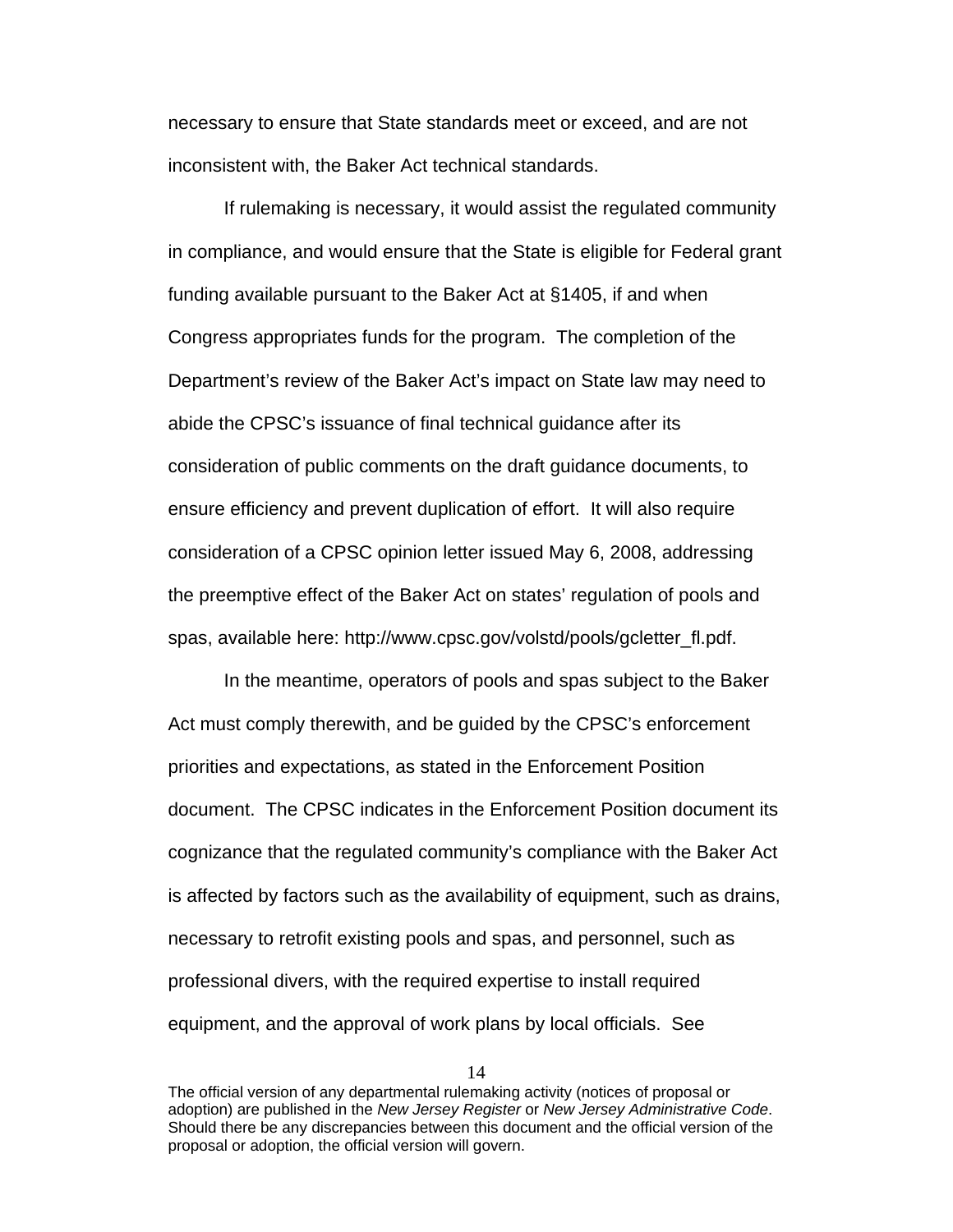Enforcement Position document, *supra.* However, to the extent Baker Act requirements are consistent with existing requirements of N.J.A.C. 8:27, the Department will expect entities subject to N.J.A.C. 8:27 to be in compliance.

As an aid to the equipment aspects of compliance, the CPSC has posted to its website a list of companies that "manufacture pool and spa drain covers of various sizes and have represented to CPSC staff that their covers meet the ASME/ANSI A112.19.8-2007 standard," as the Baker Act requires. The list is available here:

http://www.cpsc.gov/businfo/draincman.html. The CPSC indicates that it will post additional technical information and guidance documents relating to compliance with the Baker Act as it becomes available, here:

http://www.cpsc.gov/whatsnew.html#pool.

Pending the completion of the Department's review and any associated rulemaking as described above, if a member of the regulated community identifies a specific conflict or impediment to compliance with the Baker Act and this chapter, the Department will review these matters on a case-by-case basis and exercise its waiver authority as appropriate, pursuant to N.J.A.C. 8:26-1.4.

Subject to the ongoing review for compliance with the Baker Act described above, the Department, in consultation with the Public Health Council, has reviewed N.J.A.C. 8:26 and determined that the chapter

The official version of any departmental rulemaking activity (notices of proposal or adoption) are published in the *New Jersey Register* or *New Jersey Administrative Code*. Should there be any discrepancies between this document and the official version of the proposal or adoption, the official version will govern.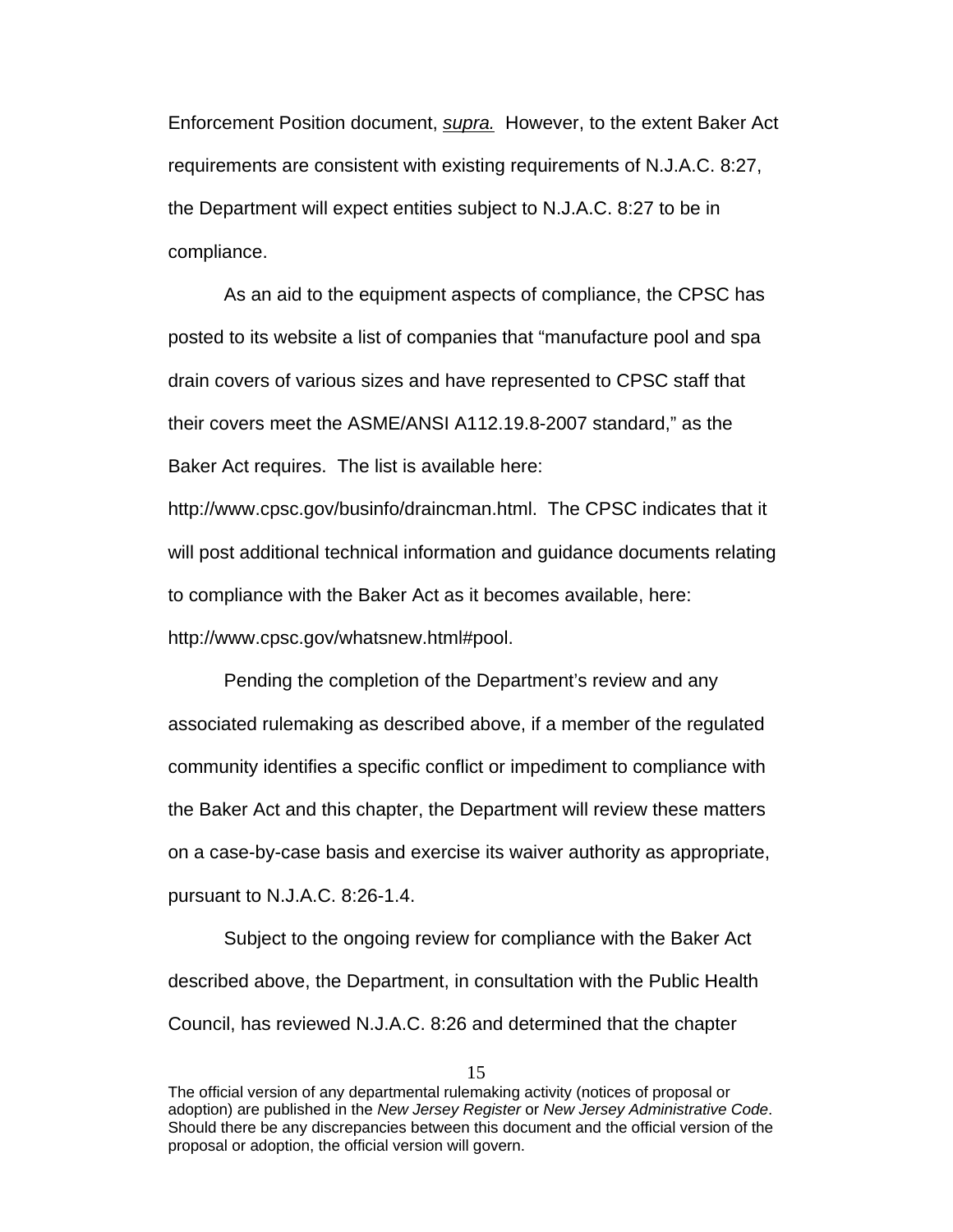remains necessary, adequate, reasonable, efficient, understandable and responsive to the purposes for which it was promulgated. Therefore, the Department, in consultation with the Public Health Council, has determined to readopt the chapter without change.

Following is a summary of the chapter.

Subchapter 1, Purpose, Scope and Definitions, contains the

purpose and scope of the chapter, the definitions of terms as used therein, and waiver provisions.

N.J.A.C. 8:26-1.1 states the purpose of the chapter.

N.J.A.C. 8:26-1.2 identifies the agencies with authority to enforce the chapter.

N.J.A.C. 8:26-1.3 defines terms used in the chapter.

N.J.A.C. 8:26-1.4 states procedures for waiver of chapter

provisions.

Subchapter 2, Administration, contains public recreational bathing facility application and approval standards.

N.J.A.C. 8:26-2.1 establishes health authority jurisdiction to review

and approve specifications, plans, and reports for public recreational

bathing facilities.

N.J.A.C. 8:26-2.2 establishes procedures to obtain health authority

prior approval to establish public recreational bathing facilities.

The official version of any departmental rulemaking activity (notices of proposal or adoption) are published in the *New Jersey Register* or *New Jersey Administrative Code*. Should there be any discrepancies between this document and the official version of the proposal or adoption, the official version will govern.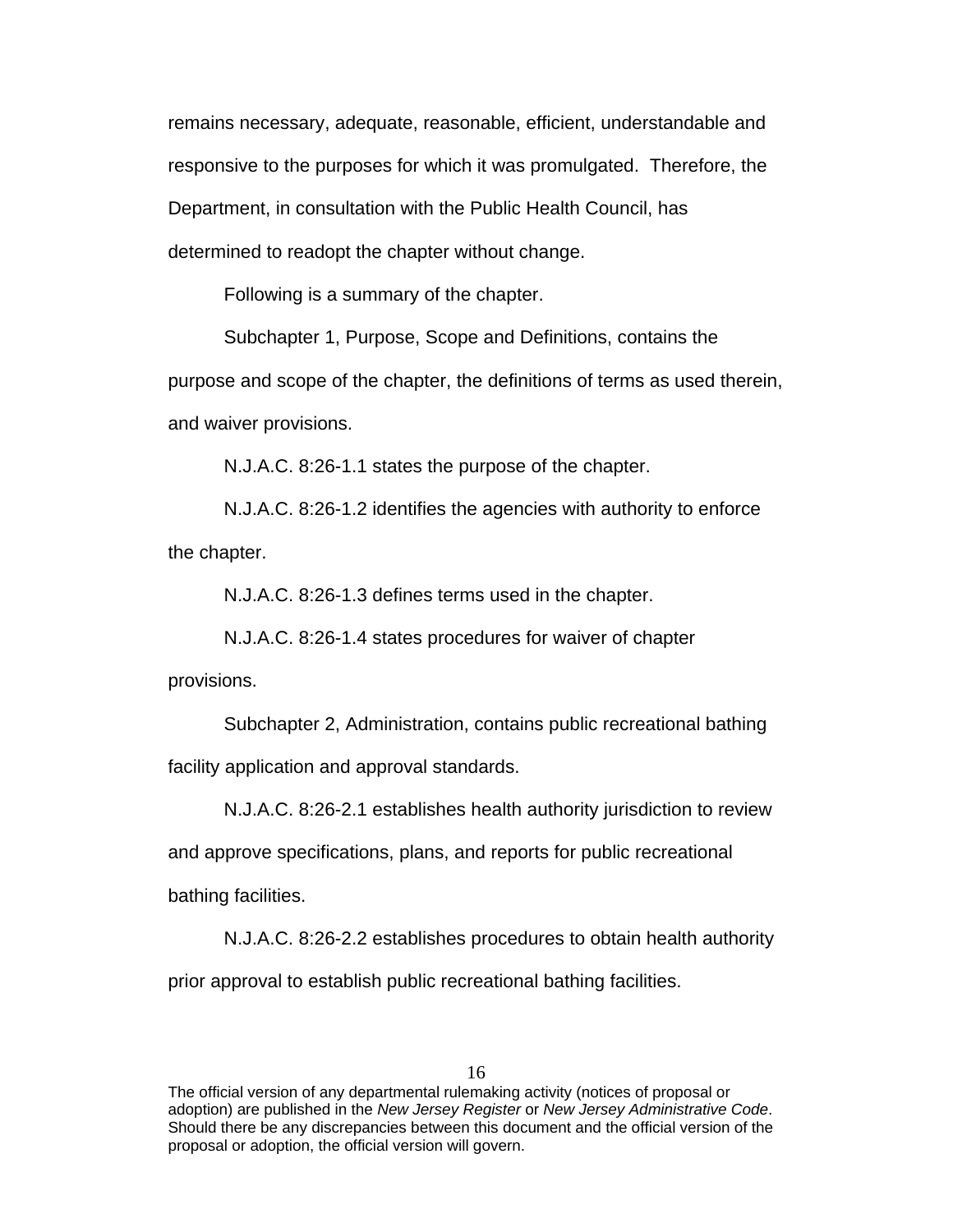N.J.A.C. 8:26-2.3 establishes procedures to obtain health authority prior approval to alter public recreational bathing facilities.

N.J.A.C. 8:26-2.4 establishes procedures for health authority denial of approval for the location, construction, or alteration of a public recreational bathing place.

N.J.A.C. 8:26-2.5 requires health authority preoperational inspection of public recreational bathing facilities.

N.J.A.C. 8:26-2.6 establishes requirements for obtaining, maintaining, and displaying health authority license or permit for public recreational bathing facilities.

Subchapter 3, Swimming Pools, establishes physical design standards applicable to public swimming pools.

N.J.A.C. 8:26-3.1 establishes the swimming pool general layout and design standard.

N.J.A.C. 8:26-3.2 establishes the swimming pool construction material standard.

N.J.A.C. 8:26-3.3 establishes the swimming pool dimensional

design standard.

N.J.A.C. 8:26-3.4 establishes the swimming pool diving area design standard.

N.J.A.C. 8:26-3.5 establishes the swimming pool bottom slope construction standard.

The official version of any departmental rulemaking activity (notices of proposal or adoption) are published in the *New Jersey Register* or *New Jersey Administrative Code*. Should there be any discrepancies between this document and the official version of the proposal or adoption, the official version will govern.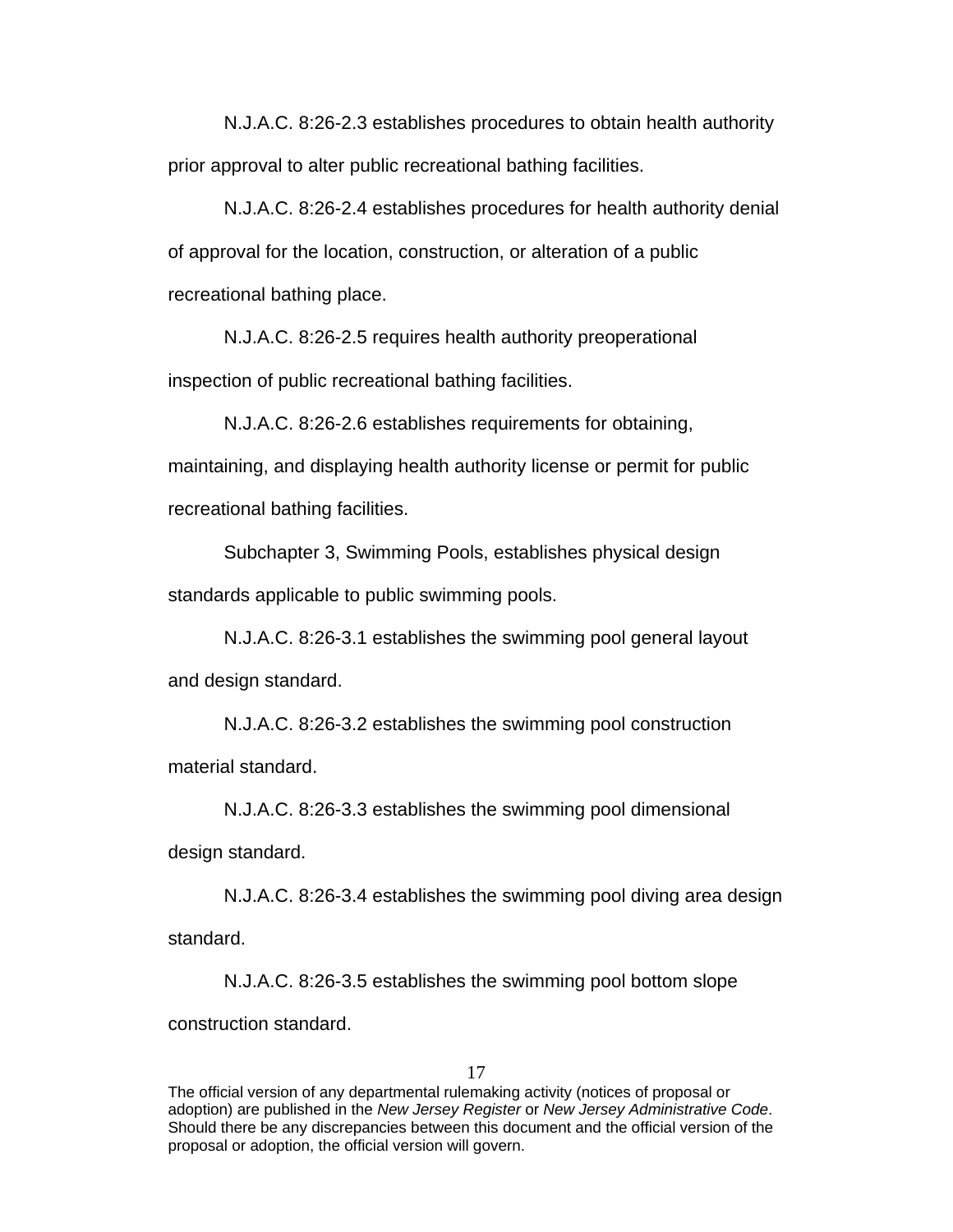N.J.A.C. 8:26-3.6 establishes the swimming pool wall construction standard.

N.J.A.C. 8:26-3.7 establishes the swimming pool offset ledge construction standard.

N.J.A.C. 8:26-3.8 establishes the swimming pool underwater seat bench standard.

N.J.A.C. 8:26-3.9 establishes the swimming pool surface skimming system construction standard.

N.J.A.C. 8:26-3.10 establishes the swimming pool deck and walkway construction standard.

N.J.A.C. 8:26-3.11 establishes the swimming pool ladder and stair construction standard.

N.J.A.C. 8:26-3.12 establishes the swimming pool fencing and enclosure standard.

N.J.A.C. 8:26-3.13 establishes the swimming pool electrical,

illumination, and ventilation standard.

N.J.A.C. 8:26-3.14 establishes the swimming pool diving stand,

diving board, slide, and float construction standard.

N.J.A.C. 8:26-3.15 establishes the swimming pool circulation

system standard.

N.J.A.C. 8:26-3.16 establishes the swimming pool return inlet and suction outlet standard.

The official version of any departmental rulemaking activity (notices of proposal or adoption) are published in the *New Jersey Register* or *New Jersey Administrative Code*. Should there be any discrepancies between this document and the official version of the proposal or adoption, the official version will govern.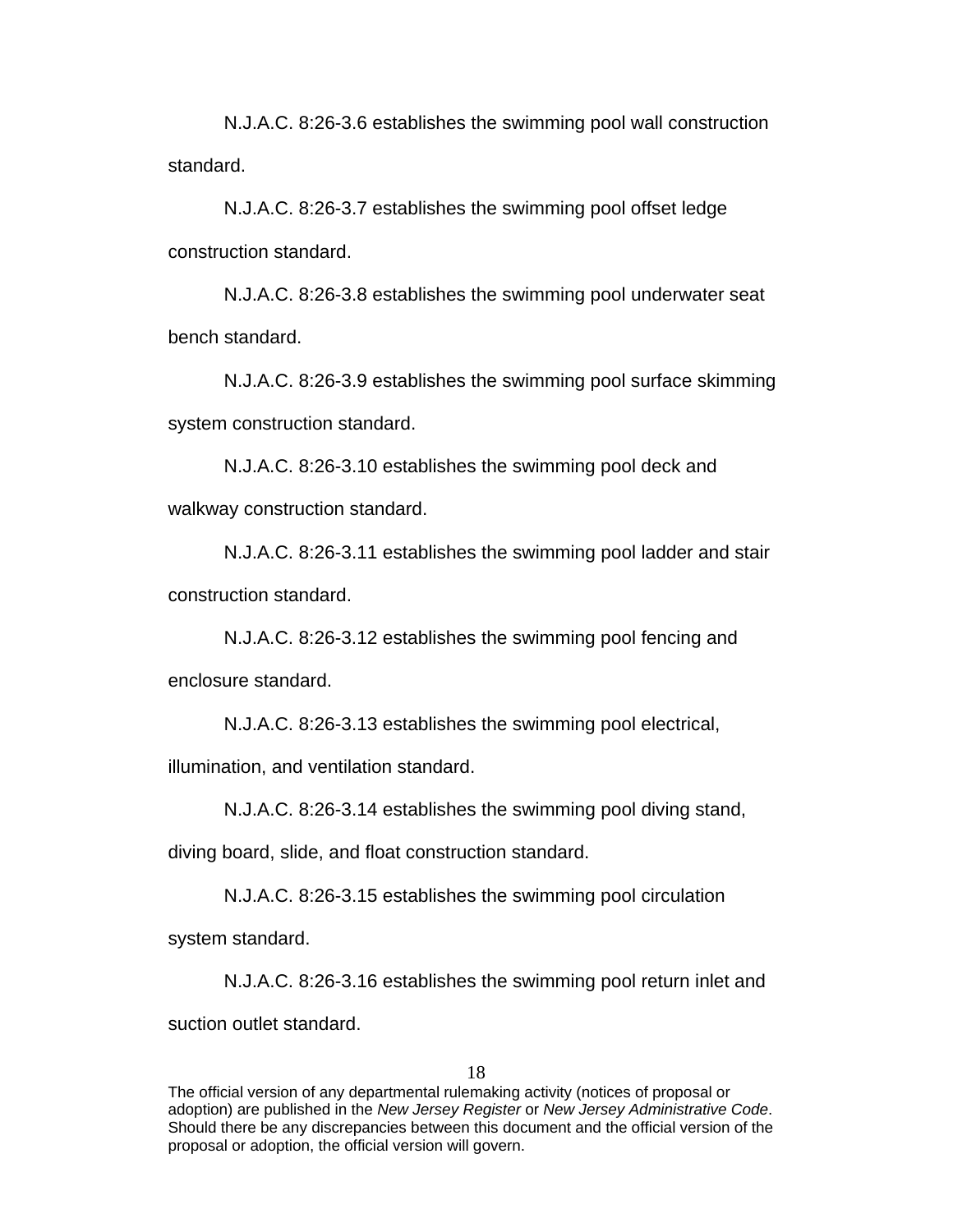N.J.A.C. 8:26-3.17 addresses protection of potable water at swimming pools.

N.J.A.C. 8:26-3.18 establishes the wading pool standard.

N.J.A.C. 8:26-3.19 establishes the standard for water slides at swimming pools.

N.J.A.C. 8:26-3.20 establishes the standard for authorization of rope drops.

N.J.A.C. 8:26-3.21 prohibits floats and fixed platforms in swimming and wading pools.

N.J.A.C. 8:26-3.22 establishes the swimming and wading pool water disinfection standard.

N.J.A.C. 8:26-3.23 establishes the swimming pool depth marking standard.

N.J.A.C. 8:26-3.24 establishes the applicability of N.J.A.C. 8:26-3.1

through 18 to swimming and wading pools existing prior to June 5, 2000.

Subchapter 4, Hot Tubs and Spas, establishes physical design

standards applicable to hot tubs and spas.

N.J.A.C. 8:26-4.1 establishes the hot tub and spa general

construction and design standard.

N.J.A.C. 8:26-4.2 establishes the hot tub and spa deck design and construction standard.

The official version of any departmental rulemaking activity (notices of proposal or adoption) are published in the *New Jersey Register* or *New Jersey Administrative Code*. Should there be any discrepancies between this document and the official version of the proposal or adoption, the official version will govern.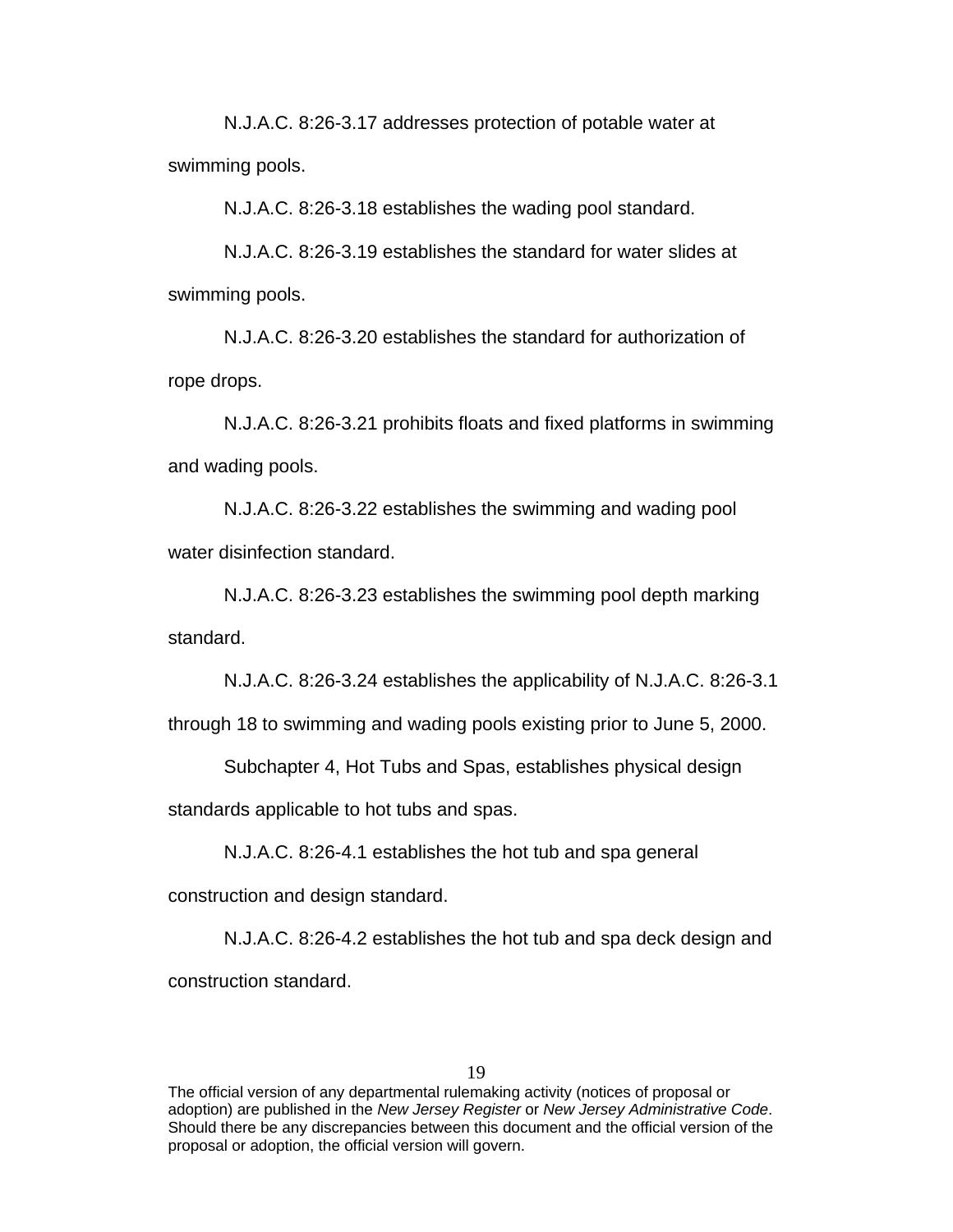N.J.A.C. 8:26-4.3 establishes the hot tub and spa heater and temperature standard.

N.J.A.C. 8:26-4.4 establishes the hot tub and spa electrical,

illumination, and ventilation standard.

N.J.A.C. 8:26-4.5 addresses protection of potable water at hot tubs and spas.

N.J.A.C. 8:26-4.6 s establishes the hot tub and spa return inlet and suction outlet standard.

N.J.A.C. 8:26-4.7 establishes the hot tub and spa circulation system standard.

N.J.A.C. 8:26-4.8 establishes the hot tub and spa water disinfection standard.

N.J.A.C. 8:26-4.9 establishes the hot tub and spa air induction system standard.

N.J.A.C. 8:26-4.10 establishes the hot tub and spa surface

skimming system standard.

N.J.A.C. 8:26-4.11 establishes the hot tub and spa fencing and

enclosure standard.

N.J.A.C. 8:26-4.12 establishes the standard for hot tub and spa

depth marking.

N.J.A.C. 8:26-4.13 establishes the applicability of N.J.A.C. 8:26 to

hot tubs and spas existing prior to, and on or after, June 5, 2000.

The official version of any departmental rulemaking activity (notices of proposal or adoption) are published in the *New Jersey Register* or *New Jersey Administrative Code*. Should there be any discrepancies between this document and the official version of the proposal or adoption, the official version will govern.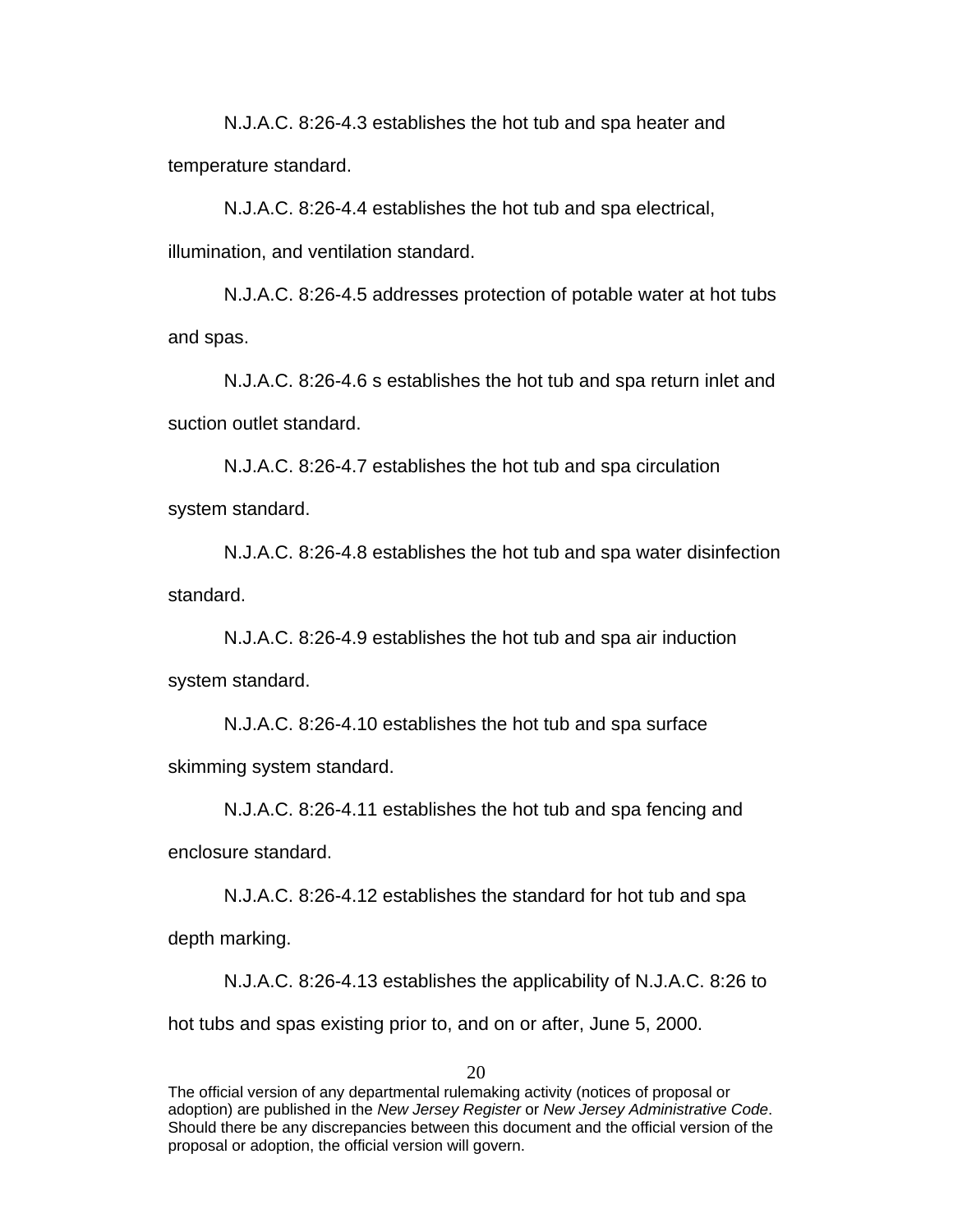Subchapter 5, Waterfront Safety, establishes emergency equipment, operational, and personnel standards to promote safety at public recreational bathing facilities.

N.J.A.C. 8:26-5.1 establishes the waterfront safety standard applicable to specially exempt public recreational bathing facilities.

N.J.A.C. 8:26-5.2 establishes the swimming pool supervision standard.

N.J.A.C. 8:26-5.3 establishes the swimming pool emergency equipment standard.

N.J.A.C. 8:26-5.4 establishes bather rules for swimming pools, wading pools, hot tubs, and spas.

N.J.A.C. 8:26-5.5 establishes the standard for diving in swimming pools.

N.J.A.C. 8:26-5.6 establishes the wading pool supervision standard.

N.J.A.C. 8:26-5.7 establishes the water slide standard.

N.J.A.C. 8:26-5.8 establishes the hot tub and spa supervision

standard.

N.J.A.C. 8:26-5.9 establishes the hot tub and spa emergency

equipment standard.

N.J.A.C. 8:26-5.10 establishes the bathing beach supervision

standard.

The official version of any departmental rulemaking activity (notices of proposal or adoption) are published in the *New Jersey Register* or *New Jersey Administrative Code*. Should there be any discrepancies between this document and the official version of the proposal or adoption, the official version will govern.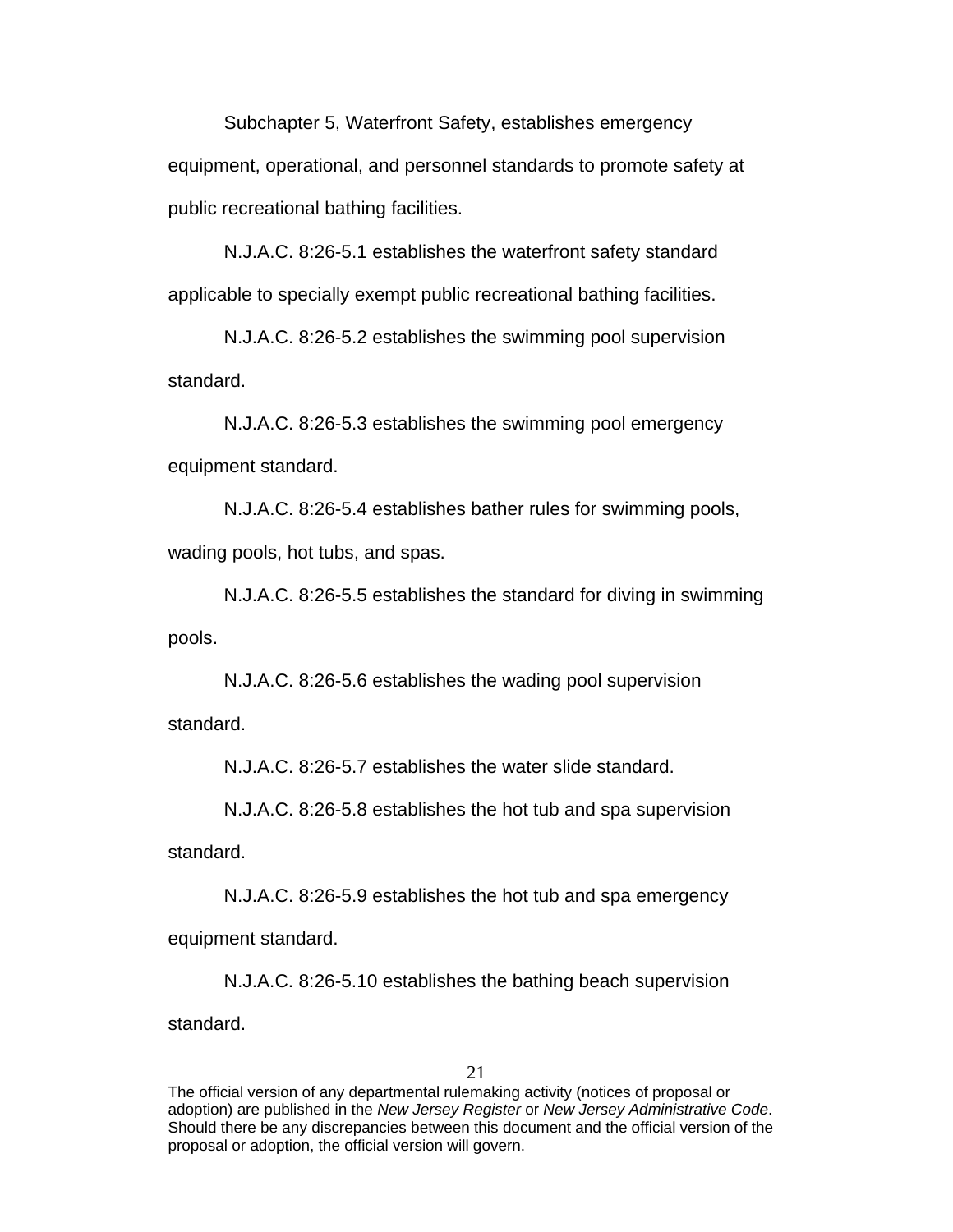N.J.A.C. 8:26-5.11 establishes bather rules for bathing beaches.

N.J.A.C. 8:26-5.12 establishes the bathing beach lifesaving equipment standard.

N.J.A.C. 8:26-5.13 establishes the standard for bathing beach diving stands and boards.

N.J.A.C. 8:26-5.14 establishes waterfront restrictions for bathing beaches.

Subchapter 6, General Sanitation and Maintenance, establishes sanitation and maintenance standards to prevent injuries and the spread of disease at public recreational bathing facilities.

N.J.A.C. 8:26-6.1 establishes the general sanitation and

maintenance standard for public recreational bathing facilities.

N.J.A.C. 8:26-6.2 establishes the public recreational bathing facility dressing room and bathhouse standard.

N.J.A.C. 8:26-6.3 establishes the public recreational bathing facility shower standard.

N.J.A.C. 8:26-6.4 establishes the public recreational bathing facility

water closet and lavatory standard.

N.J.A.C. 8:26-6.5 establishes the public recreational bathing facility

wastewater disposal standard.

N.J.A.C. 8:26-6.6 establishes the public recreational bathing facility solid waste disposal standard.

The official version of any departmental rulemaking activity (notices of proposal or adoption) are published in the *New Jersey Register* or *New Jersey Administrative Code*. Should there be any discrepancies between this document and the official version of the proposal or adoption, the official version will govern.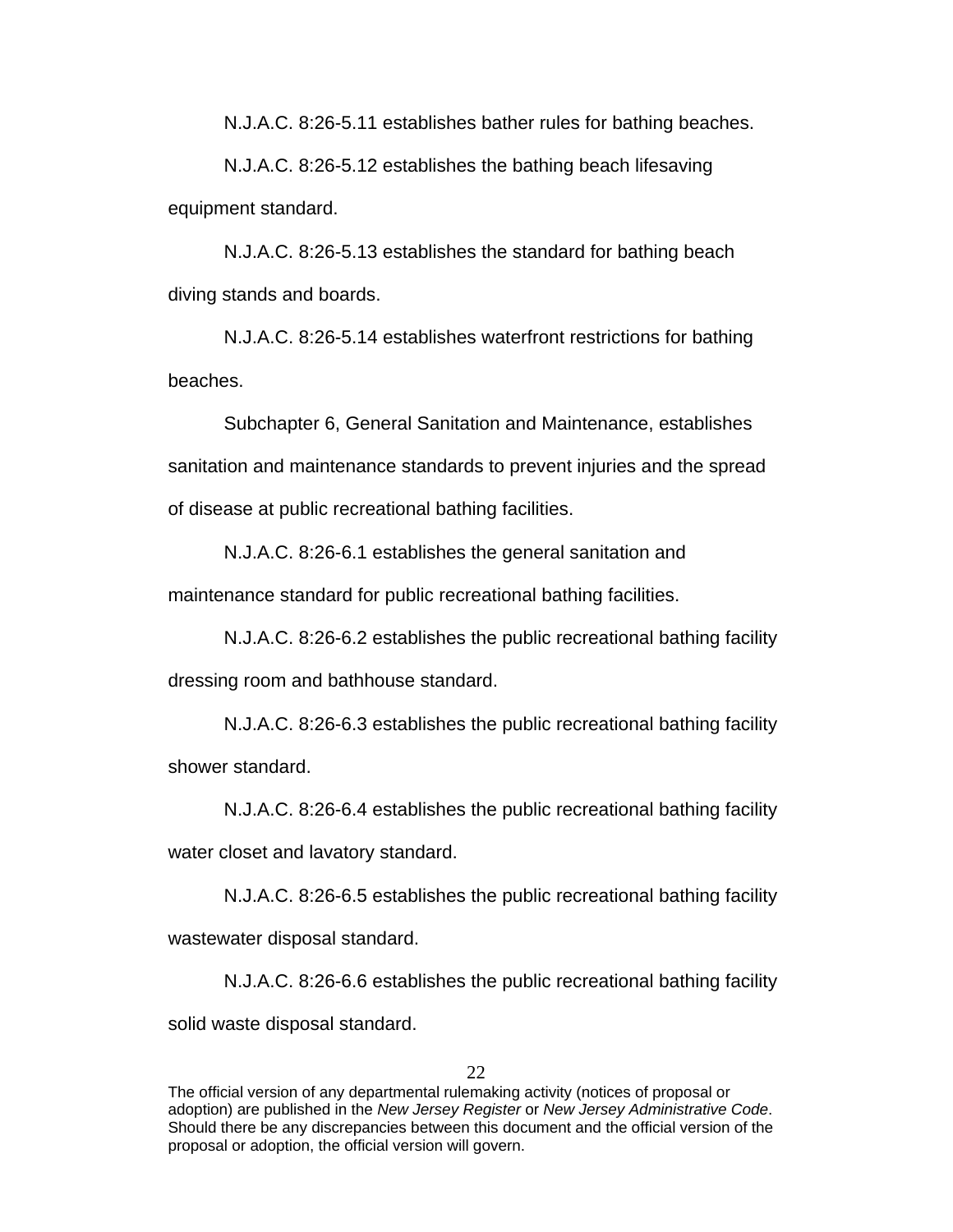N.J.A.C. 8:26-6.7 establishes the public recreational bathing facility potable water supply standard.

N.J.A.C. 8:26-6.8 establishes the public recreational bathing facility drinking water fountain standard.

N.J.A.C. 8:26-6.9 establishes the public recreational bathing facility food service standard.

N.J.A.C. 8:26-6.10 establishes the public recreational bathing facility plumbing standard.

N.J.A.C. 8:26-6.11 establishes the public recreational bathing facility insect, rodent, and weed control standard.

N.J.A.C. 8:26-6.12 establishes the public recreational bathing facility recreational equipment standard.

Subchapter 7, Sampling and Water Quality Criteria, establishes

procedures for water sampling and minimum water quality standards for public recreational bathing facilities.

N.J.A.C. 8:26-7.1 establishes the water source standard for

swimming and wading pools, hot tubs, and spas.

N.J.A.C. 8:26-7.2 establishes the public recreational bathing facility

microbial sampling standard.

N.J.A.C. 8:26-7.3 establishes the standard for water sample

collection from swimming and wading pools, hot tubs, and spas.

The official version of any departmental rulemaking activity (notices of proposal or adoption) are published in the *New Jersey Register* or *New Jersey Administrative Code*. Should there be any discrepancies between this document and the official version of the proposal or adoption, the official version will govern.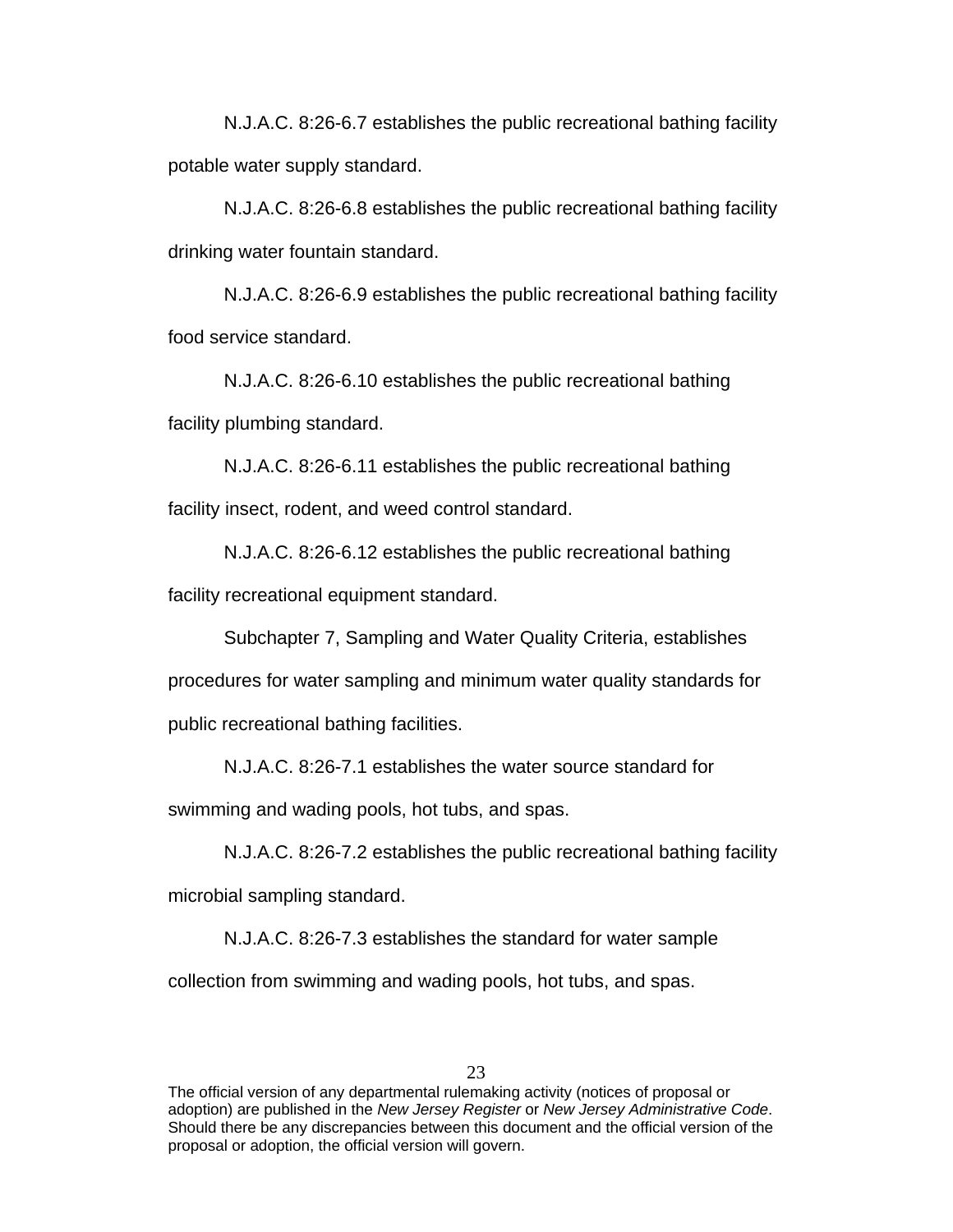N.J.A.C. 8:26-7.4 establishes the standard for disposition of water samples taken from public recreational bathing facilities.

N.J.A.C. 8:26-7.5 establishes the microbiological water quality standard for swimming and wading pools.

N.J.A.C. 8:26-7.6 establishes the procedure for response to a finding that a sample does not meet an applicable microbiological water quality standard.

N.J.A.C. 8:26-7.7 establishes the standard for analysis of swimming and wading pool chemical and physical water quality.

N.J.A.C. 8:26-7.8 establishes the swimming and wading pool chemical water quality standard.

N.J.A.C. 8:26-7.9 establishes the swimming and wading pool physical water quality standard.

N.J.A.C. 8:26-7.10 establishes the standard applicable to salt water swimming and wading pools that use ocean and/or bay water.

N.J.A.C. 8:26-7.11 establishes the hot tub and spa microbiological water quality standard.

N.J.A.C. 8:26-7.12 establishes the hot tub and spa chemical water quality standard.

N.J.A.C. 8:26-7.13 establishes the standard to eliminate the

presence of algae standards for hot tubs and spas.

The official version of any departmental rulemaking activity (notices of proposal or adoption) are published in the *New Jersey Register* or *New Jersey Administrative Code*. Should there be any discrepancies between this document and the official version of the proposal or adoption, the official version will govern.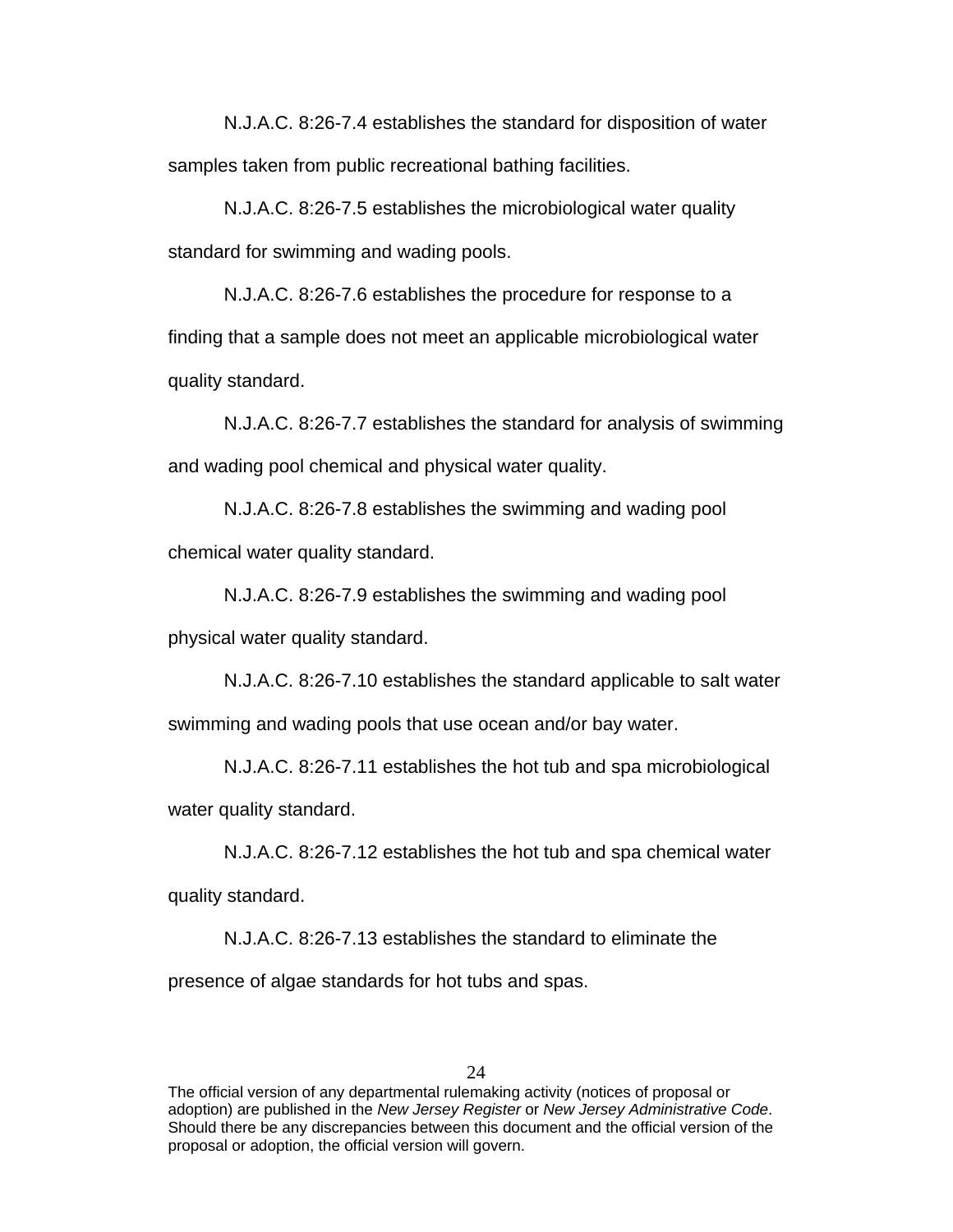N.J.A.C. 8:26-7.14 establishes the hot tub and spa physical water quality standard.

N.J.A.C. 8:26-7.15 addresses pre-operational assessment of bathing beaches.

N.J.A.C. 8:26-7.16 establishes the standard for water sample collection from bathing beaches.

N.J.A.C. 8:26-7.17 establishes the water sampling technique standard for bathing beaches.

N.J.A.C. 8:26-7.18 establishes the standard for bathing beach microbiological water quality.

N.J.A.C. 8:26-7.19 establishes the standard for bathing beach chemical water quality.

N.J.A.C. 8:26-7.20 establishes the standard for bathing beach physical water quality.

Subchapter 8, Enforcement Procedures, establishes standards for

enforcement authority, inspections, reporting, closures, recordkeeping,

and fines and penalties.

N.J.A.C. 8:26-8.1 identifies laws in compliance with which public

recreational bathing facilities are to operate.

N.J.A.C. 8:26-8.2 establishes the standard for health authority

inspection of public recreational bathing facilities.

The official version of any departmental rulemaking activity (notices of proposal or adoption) are published in the *New Jersey Register* or *New Jersey Administrative Code*. Should there be any discrepancies between this document and the official version of the proposal or adoption, the official version will govern.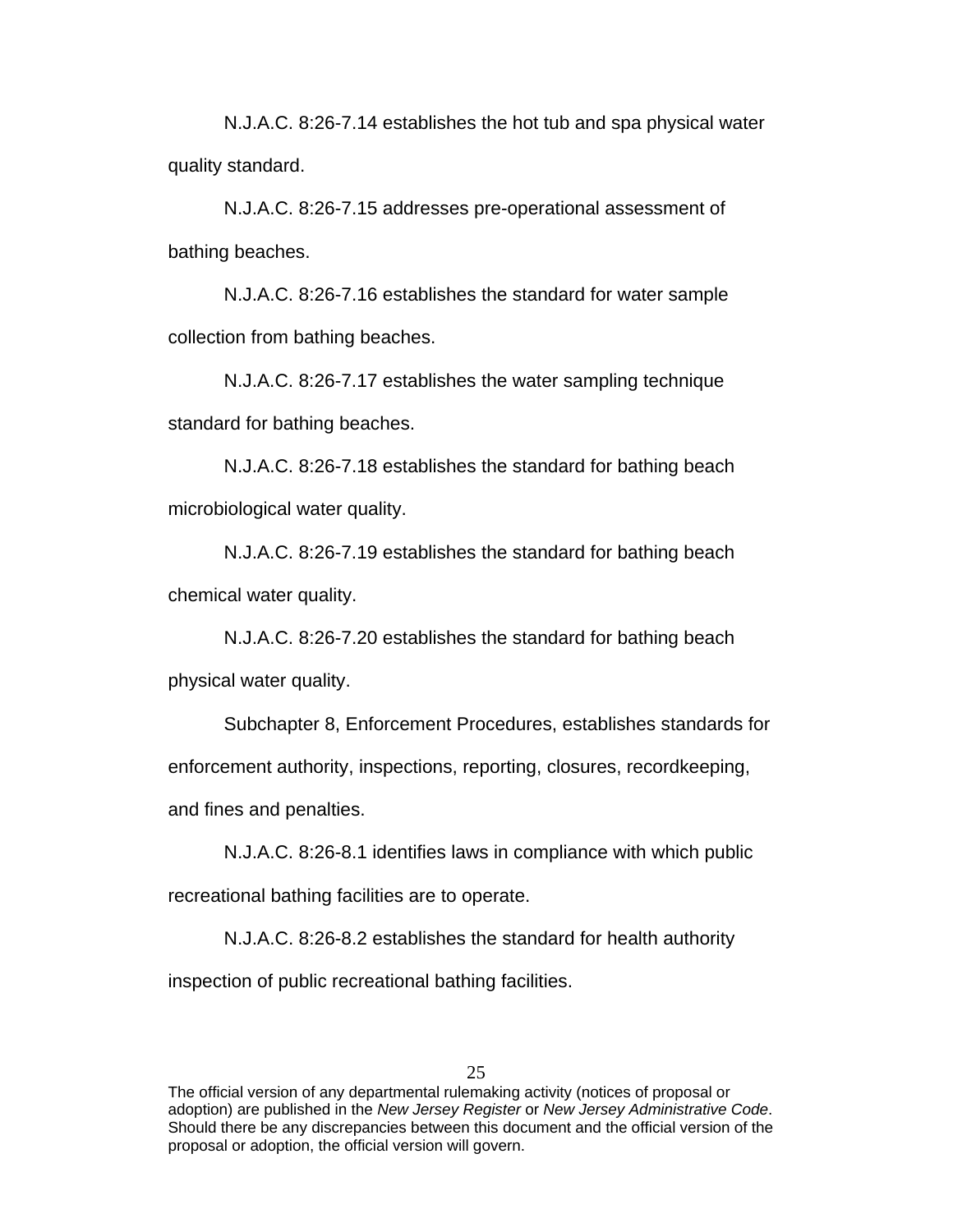N.J.A.C. 8:26-8.3 establishes the standard for health authority reporting of public recreational bathing facilities inspections to the Department and anticipated bathing beach closings to the Department and to the Department of Environmental Protection.

N.J.A.C. 8:26-8.4 establishes the standard for public availability of inspection reports made pursuant to the chapter.

N.J.A.C. 8:26-8.5 establishes the general criteria for closure of public recreational bathing facilities.

N.J.A.C. 8:26-8.6 establishes the closure standard applicable to swimming and wading pools.

N.J.A.C. 8:26-8.7 establishes the closure standard applicable to hot tubs and spas.

N.J.A.C. 8:26-8.8 establishes the closure standard applicable to bathing beaches.

N.J.A.C. 8:26-8.9 establishes the recordkeeping standard

applicable to public recreational bathing facilities.

N.J.A.C. 8:26-8.10 establishes the reporting standard for deaths

and certain injuries.

N.J.A.C. 8:26-8.11 articulates the penalty liability for in the event of chapter violations and provides a cross-reference to the applicable penalty statute.

The Department is providing a 60-day comment period for this

The official version of any departmental rulemaking activity (notices of proposal or adoption) are published in the *New Jersey Register* or *New Jersey Administrative Code*. Should there be any discrepancies between this document and the official version of the proposal or adoption, the official version will govern.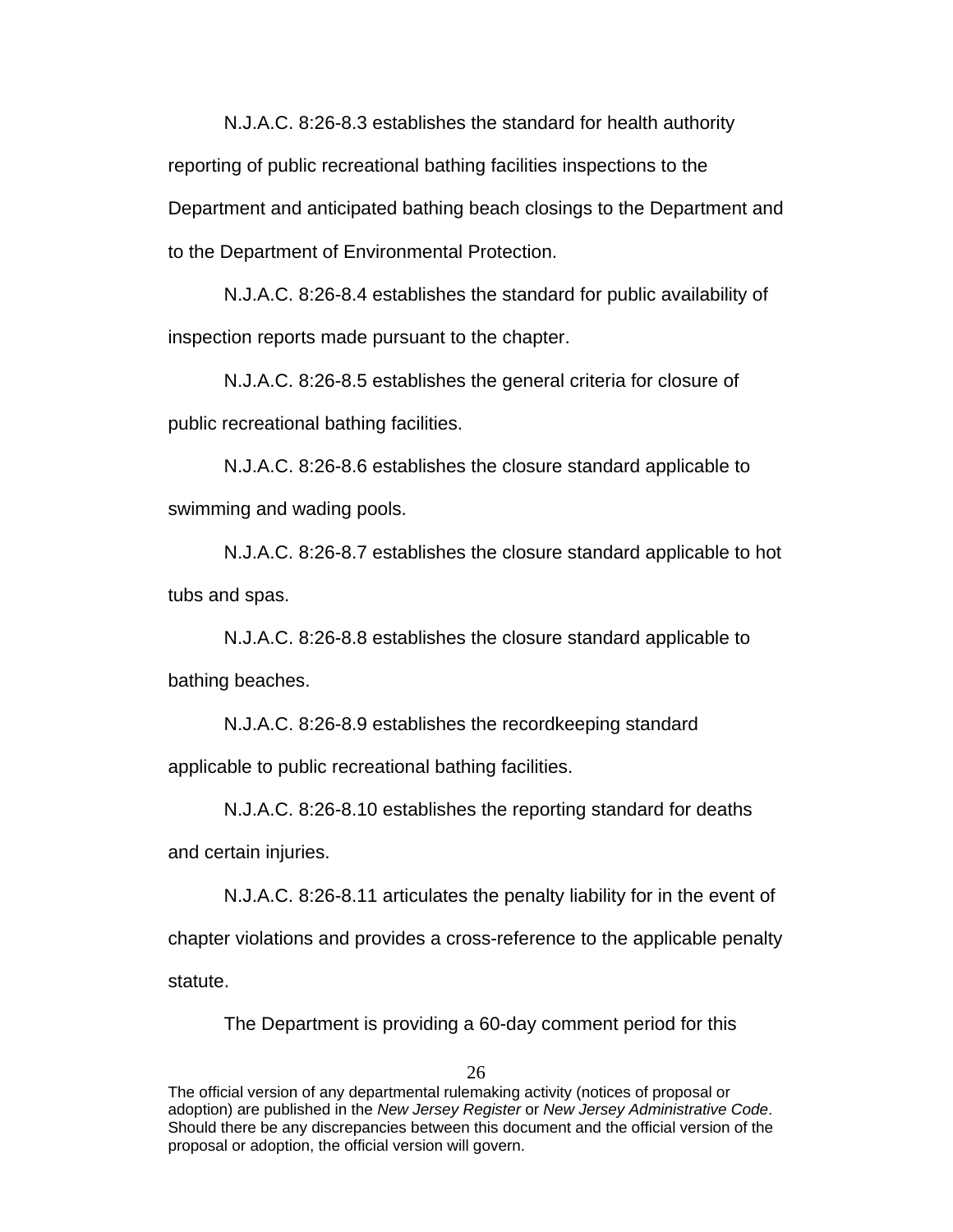rulemaking proposal. Therefore, the proposal is exempt from the rulemaking calendar requirement, pursuant to N.J.A.C. 1:30-3.3(a)5.

# Social Impact

The rules proposed for readoption have protected and would continue to protect the health and safety of patrons and workers by establishing minimum design, operational, and personnel standards to prevent accidents and the spread of disease at public recreational bathing facilities, and by enabling officials with jurisdiction to enforce these standards and to impose corrective and punitive measures in the event of noncompliance.

The rules proposed for readoption have enhanced and would continue to enhance public confidence in the cleanliness and safety of New Jersey's recreational bathing facilities, thereby maintaining and enhancing the State's positive reputation as a wonderful place at which to spend leisure time, and having a direct beneficial effect in promoting the State's tourism industry.

Failure to readopt the rules proposed for readoption would jeopardize the health and safety of patrons and workers at recreational bathing facilities by inviting opportunities for accidents, deaths, and the spread of disease. Failure to maintain water quality standards could result in facility closures due to adverse ecological incidents. In addition to the

The official version of any departmental rulemaking activity (notices of proposal or adoption) are published in the *New Jersey Register* or *New Jersey Administrative Code*. Should there be any discrepancies between this document and the official version of the proposal or adoption, the official version will govern.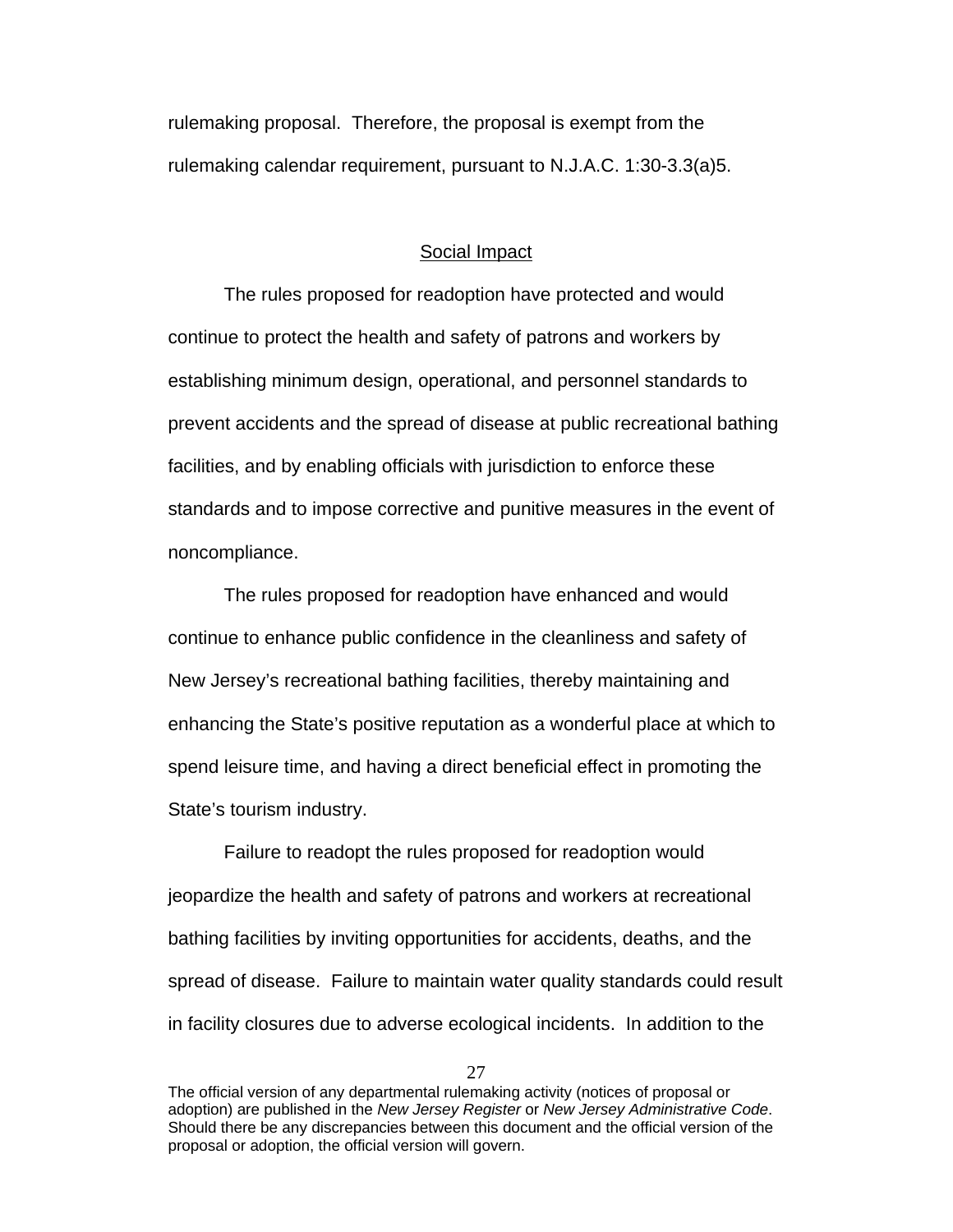inherent harm in the occurrence of these adverse events, public awareness of these adverse events would have a negative impact on the State's leisure and tourism industries by harming the State's reputation as good place to spend a vacation.

The official version of any departmental rulemaking activity (notices of proposal or adoption) are published in the *New Jersey Register* or *New Jersey Administrative Code*. Should there be any discrepancies between this document and the official version of the proposal or adoption, the official version will govern.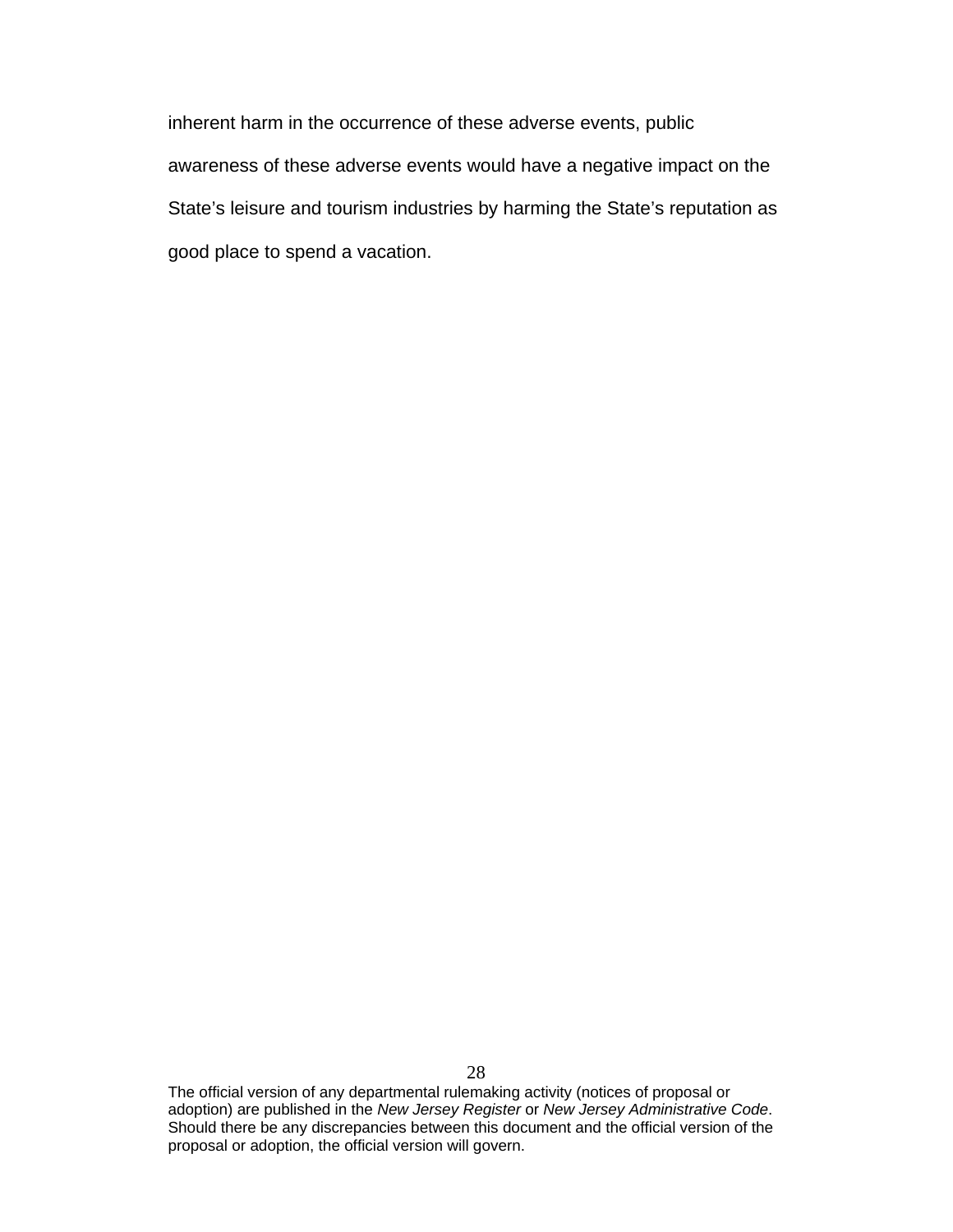## Economic Impact

The rules proposed for readoption have had and would continue to have an economic impact on owners and operators of public recreational bathing facilities. Costs of compliance include expenses necessary to comply with design standards, to purchase, install, and maintain required operational and safety equipment, to conduct water quality testing, and to retain professionals and other personnel such as lifeguards and first responders, construction and design professionals, and water quality testing laboratories.

The rules proposed for readoption promote safety and sanitation, and thereby help to impede and prevent accidents, the spread of disease, and the occurrence of negative ecological events, all of which can result in illness, injuries, deaths, and facility closures. Public awareness of the occurrence of such adverse events can harm New Jersey's reputation for clean safe recreational bathing facilities and thereby have a negative impact on the State's leisure and tourism industries, with resulting loss of revenues.

Owners and operators of public recreational bathing facilities who adhere to the chapter's requirements presumably have avoided and would continue to avoid costs of compensating persons who would otherwise be sickened, injured, or die but for that adherence.

The official version of any departmental rulemaking activity (notices of proposal or adoption) are published in the *New Jersey Register* or *New Jersey Administrative Code*. Should there be any discrepancies between this document and the official version of the proposal or adoption, the official version will govern.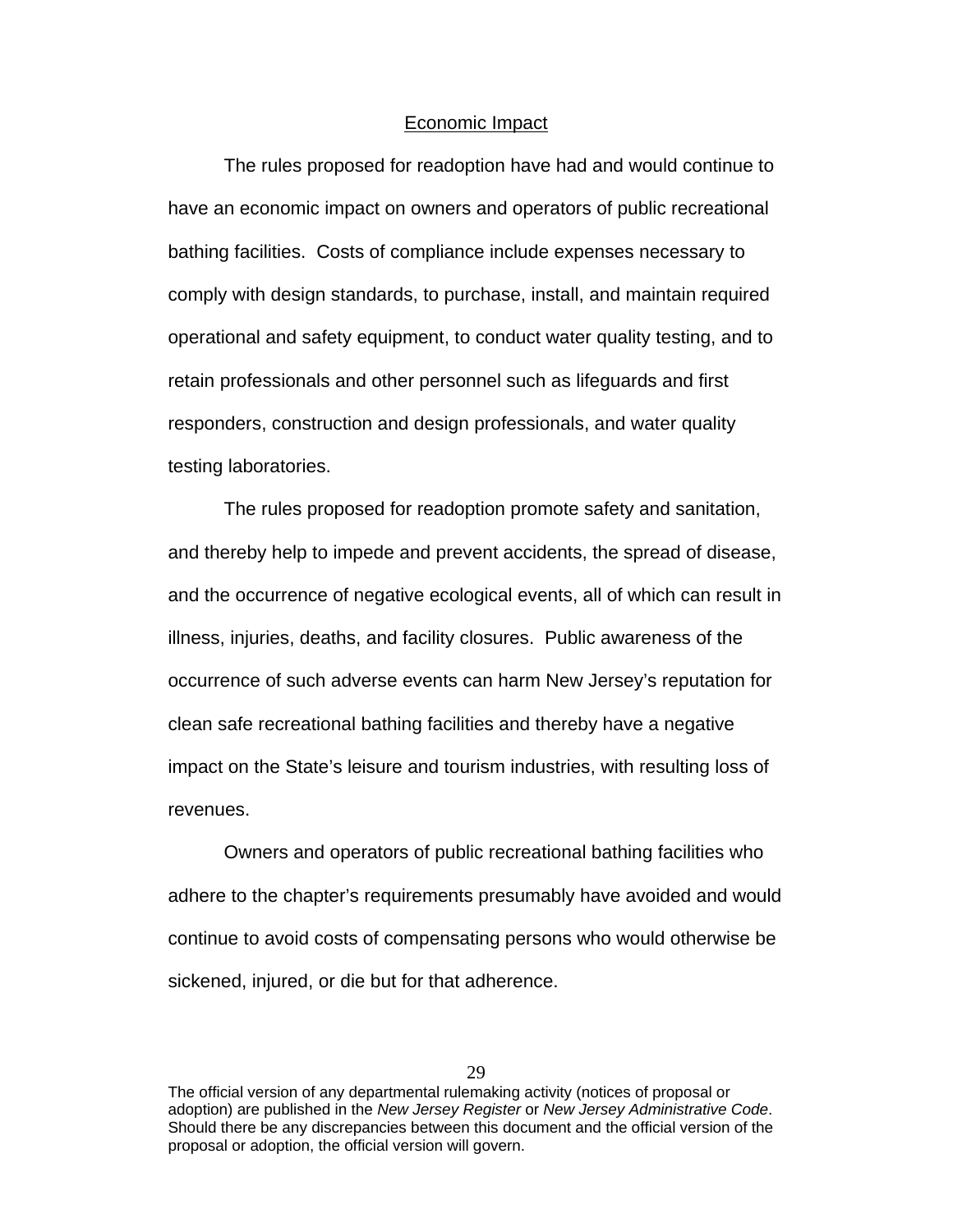Persons who patronize public recreational bathing facilities probably have incurred and would continue to incur membership or attendance fees that reflect owners and operators' costs of compliance. The costs of compliance with the rules proposed for readoption may exceed a particular owner or operator's ability to continue to operate. For example, the downturn in the economy has made it difficult for certain public recreational bathing facilities in State parks to remain operational at taxpayer expense, resulting in possible fee increases or facility closures. If public demand for access to public recreational bathing facilities, as reflecting in taxpayer support and public willingness to pay facility fees, does not meet the costs of compliance with the chapter, some facilities may need to close. The Department believes that the need to impose reasonable standards to protect against the known risks of illness and injury at recreational bathing facilities promotes society's interest in ensuring the continued safe and clean operation and availability of these facilities, and outweighs the interest in cost savings that irresponsibly heighten risk.

As described more fully in the Summary, above, and the Federal Standards Statement, below, the rules proposed for readoption, together with rules of the Department of Environmental Protection at N.J.A.C. 7:9A governing Surface Water Quality Standards, would maintain the State's eligibility for grant funding pursuant to the BEACH and Baker Acts.

The official version of any departmental rulemaking activity (notices of proposal or adoption) are published in the *New Jersey Register* or *New Jersey Administrative Code*. Should there be any discrepancies between this document and the official version of the proposal or adoption, the official version will govern.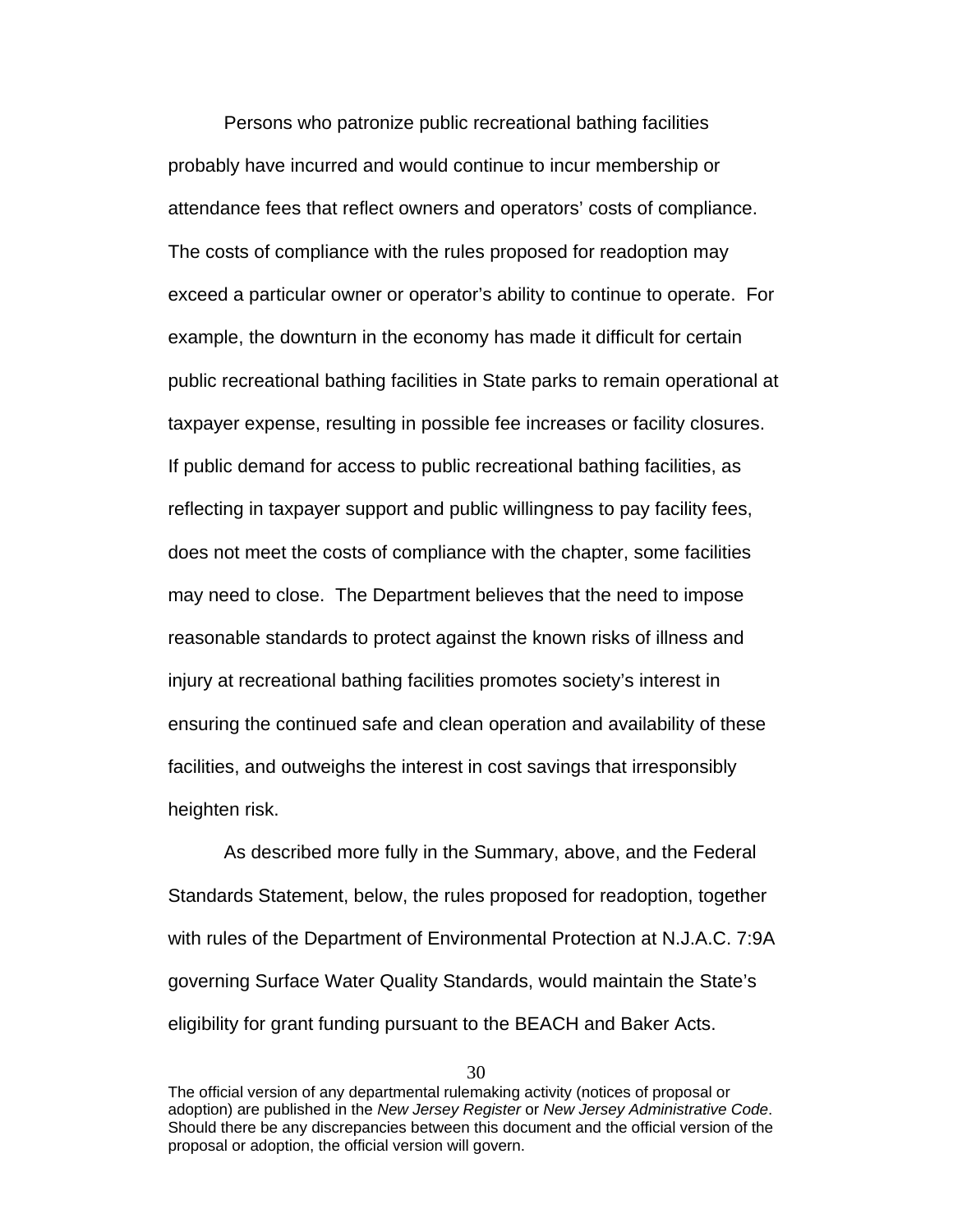The official version of any departmental rulemaking activity (notices of proposal or adoption) are published in the *New Jersey Register* or *New Jersey Administrative Code*. Should there be any discrepancies between this document and the official version of the proposal or adoption, the official version will govern.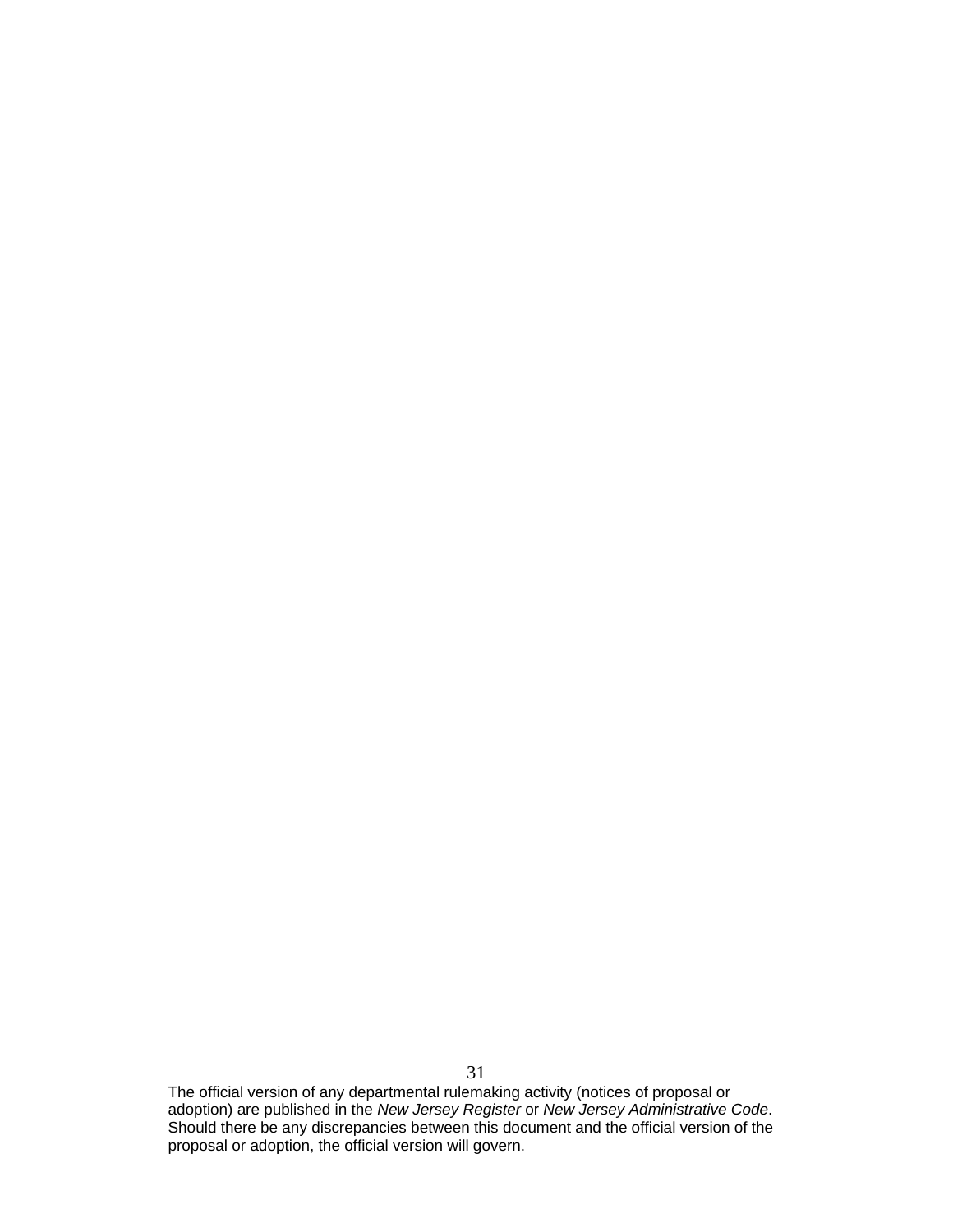# Federal Standards Analysis

As described more fully in the Summary, above, the rules proposed for readoption comply with but do not exceed the Beaches Environmental Assessment and Coastal Health (BEACH) Act of 2000, Pub. Law 106-284, 114 Stat. 871, approved October 10, 2000, which amended the Federal Water Pollution Control Act, 33 U.S.C. § 1251, and the implementing regulations at 40 CFR Part 131. The BEACH Act and the implementation regulations generally require, as a condition of continued Federal grant funding, coastal and Great Lakes states and territories to test for the presence of enterococci bacteria to determine the water quality of their coastal recreation waters.

The Virginia Graeme Baker Pool and Spa Safety Act (Baker Act), Pub. L. 110-140 (December 19, 2007), 121 Stat. 1794, codified at 15 U.S.C. 8001 through 8007, and amending the Consumer Product Safety Act, 15 U.S.C. 2051 et seq., requires that by December 19, 2008, the following be installed in public pools and spas: (1) drain covers compliant with ASME/ANSI standard A112.19.8-2007, and (2) when there is only a single main drain, a second anti-entrapment system. The rules proposed for readoption meet but do not exceed requirements of the Baker Act. This Department, in consultation with the Public Health Council, makes this determination of nonexceedance by virtue of the availability of waiver procedures pursuant to N.J.A.C. 8:26-1.4. This determination of

The official version of any departmental rulemaking activity (notices of proposal or adoption) are published in the *New Jersey Register* or *New Jersey Administrative Code*. Should there be any discrepancies between this document and the official version of the proposal or adoption, the official version will govern.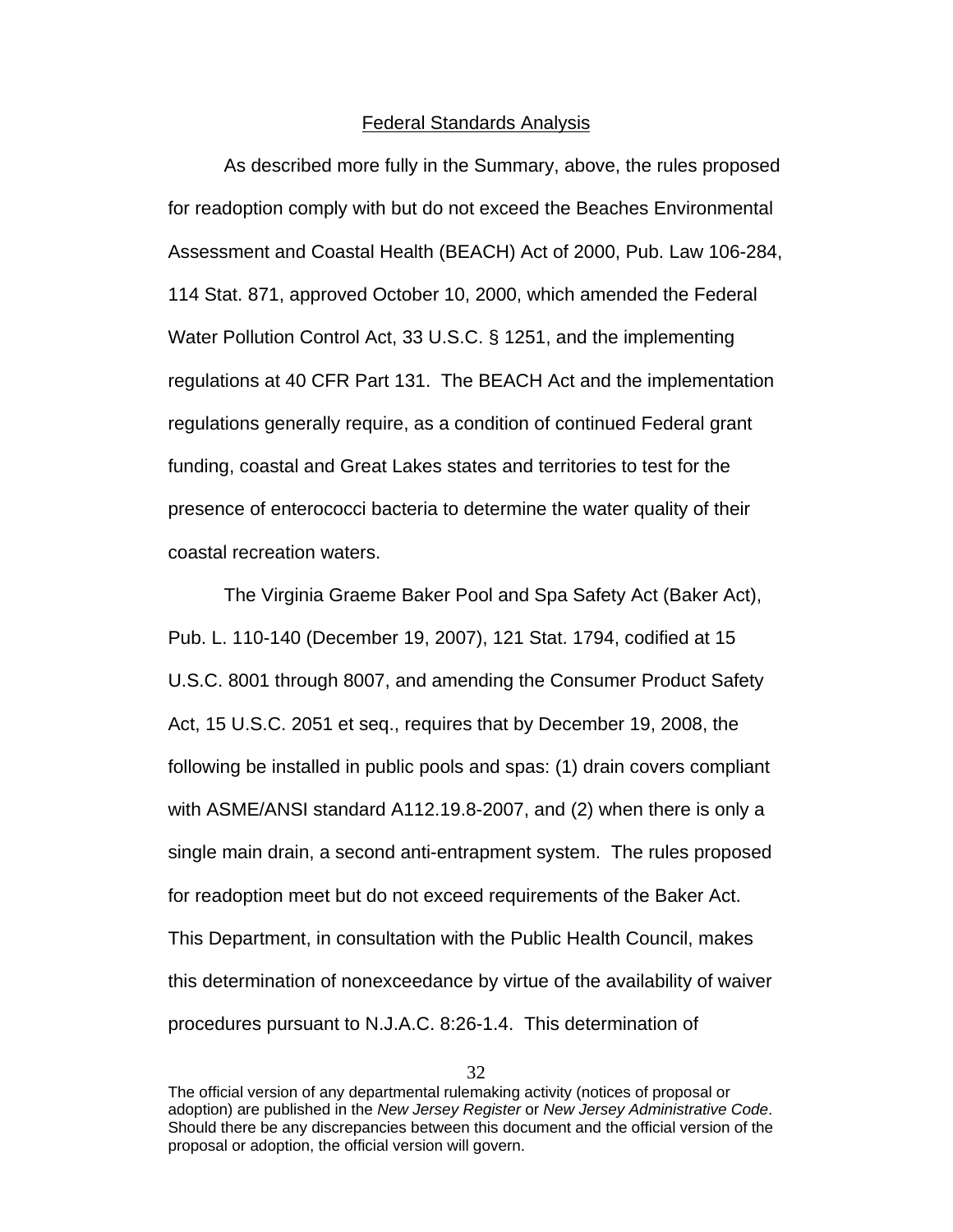nonexceedance, is subject to the Department's pending review of the chapter, described in the Summary, above, for consistency and compliance with the Baker Act, to ensure the State's eligibility for grant funding, if and when Congress determines to appropriate funding to implement the Baker Act.

Subject to the foregoing, the Department does not propose the rules proposed for readoption under the authority of, or in order to implement, comply with, or participate in any program established under, Federal law or under a State statute that incorporates or refers to Federal law, standards or requirements. Therefore, no Federal Standards Analysis is required.

#### Jobs Impact

The Department does not anticipate that the rules proposed for readoption would increase or decrease the number of jobs in the State. Failure to readopt the rules proposed for readoption could result in the loss of jobs for lifesaving and first responder personnel and other personnel at public recreational bathing facilities. For the reasons described in the Social and Economic Impact, above, failure to readopt the rules proposed for readoption could harm the State's positive reputation as a tourism and recreation destination, thereby reducing demand for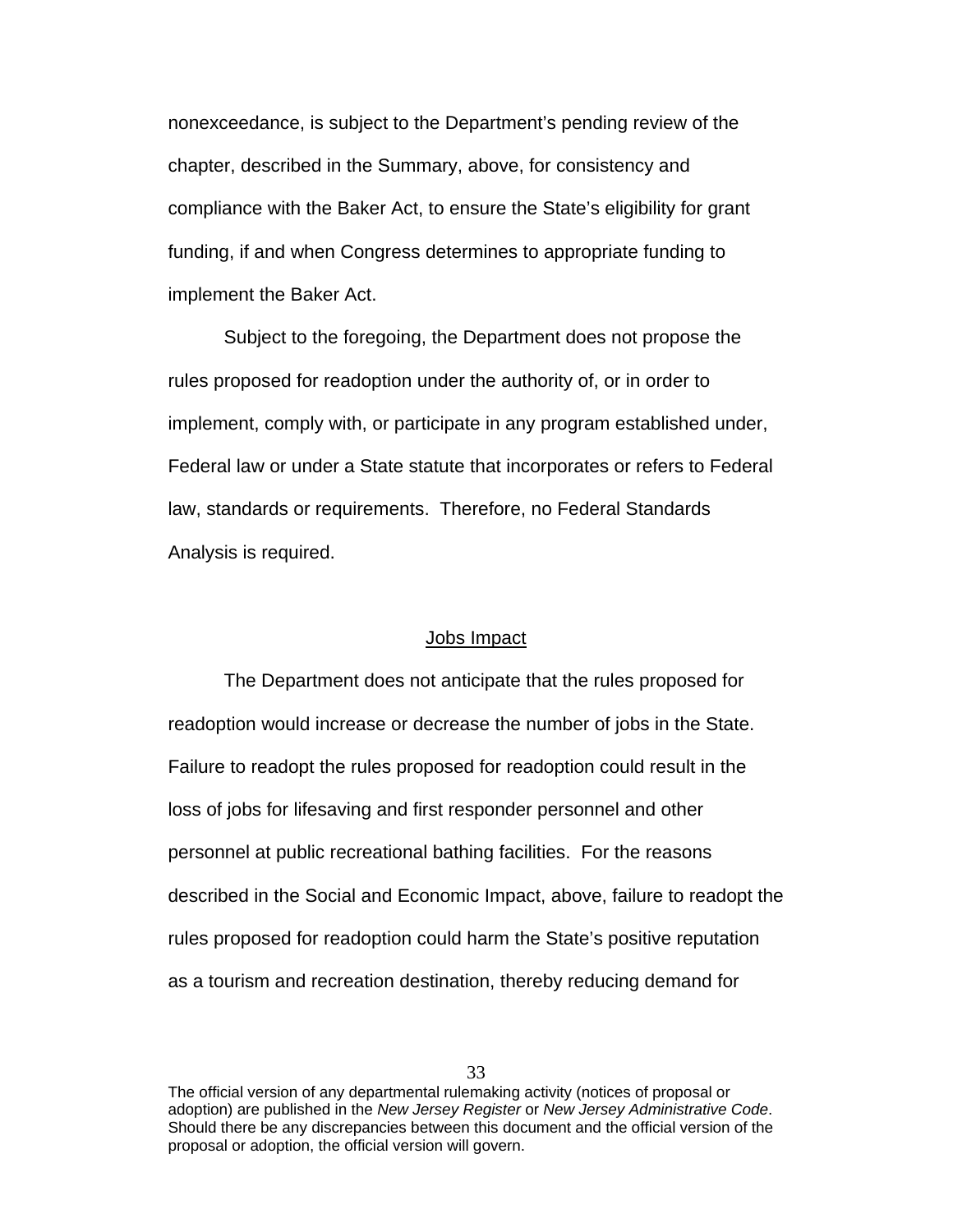services in the State's tourism and leisure industries, with a corresponding decrease in demand for personnel to fill jobs in these industries.

# Agriculture Industry Impact

The Department anticipates that readoption of the rules proposed for readoption would have no impact on the agriculture industry in New Jersey.

#### Regulatory Flexibility Analysis

The rules proposed for readoption have imposed, and would continue to impose, reporting, recordkeeping, and compliance requirements on owners and operators of public recreational bathing facilities, and on health and other enforcement agencies of State, county, and local government. Of these, nongovernmental owners and operators of public recreational bathing facilities may be "small businesses" as the Regulatory Flexibility Act, N.J.S.A. 52:14B-16 et seq., defines that term.

There are approximately 3,800 swimming pools licensed to operate in New Jersey. The Department has no figures on the breakdown between those operated by governmental agencies such as municipalities and school districts, and those operated by private entities.

The reporting, recordkeeping, and compliance requirements that the rules proposed for readoption impose on owners and operators of

The official version of any departmental rulemaking activity (notices of proposal or adoption) are published in the *New Jersey Register* or *New Jersey Administrative Code*. Should there be any discrepancies between this document and the official version of the proposal or adoption, the official version will govern.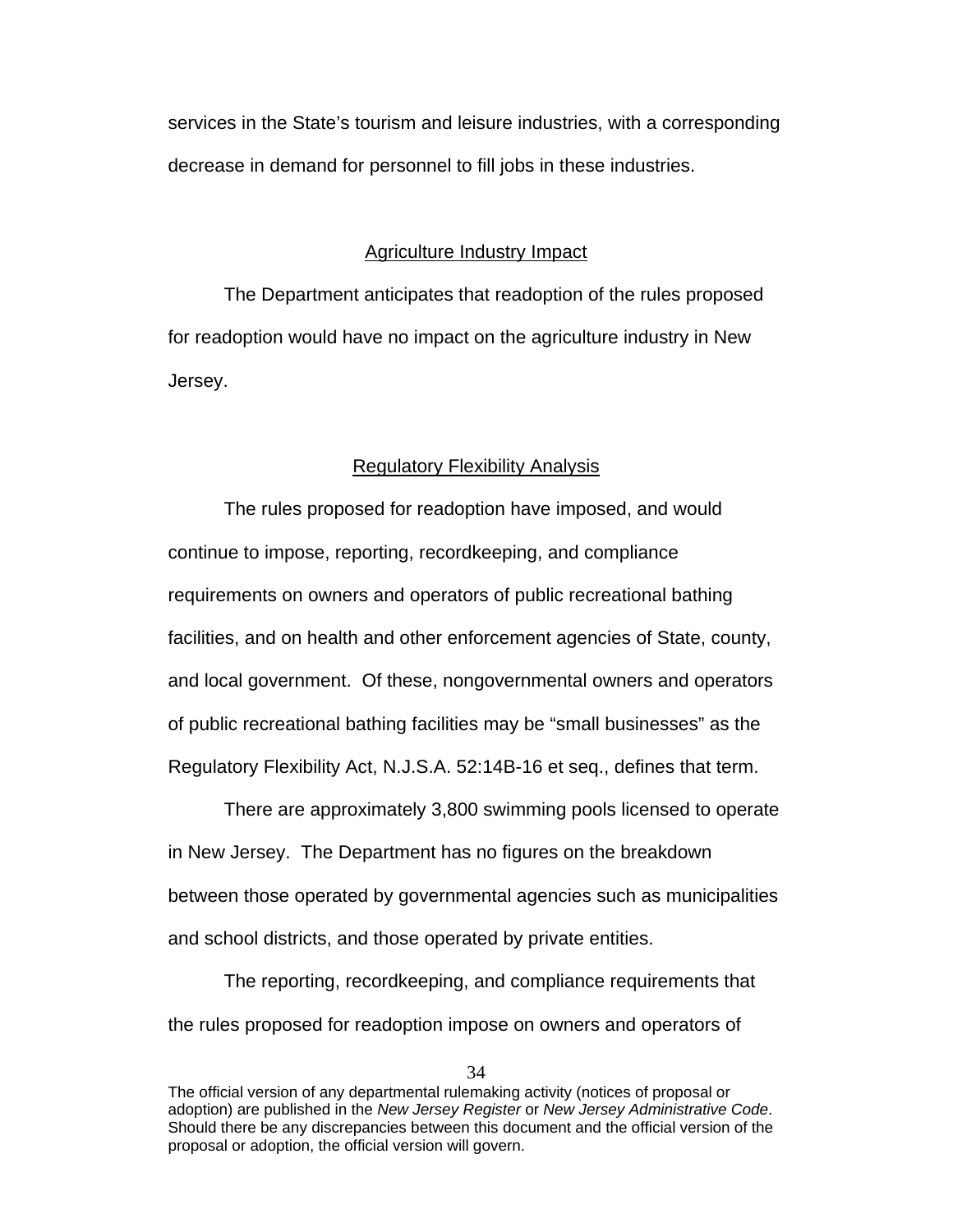public recreational bathing facilities that are small businesses are the same as those imposed on all owners and operators of public recreational bathing facilities generally. The Summary, above, describes these requirements.

The rules proposed for readoption impose costs on owners and operators of public recreational bathing facilities that are small businesses. These costs are the same as those imposed on all owners and operators of public recreational bathing facilities generally. The Economic Impact, above, describes these costs., Owners and operators that are governmental entities or larger businesses may be able to participate in joint purchasing programs or otherwise take advantage of the economies of scale in negotiating contracts for the purchase of certain commodities, such as pool chemicals, and services, such as laboratory fees, that are necessary for compliance with the chapter. These economies of scale in purchasing presumably are not similarly available to small businesses. In contrast, governmental entities that retain staff personnel to perform services the chapter requires typically incur costs that small businesses do not necessarily incur, such as employee pension and health benefits.

As described in the Summary, above, the rules proposed for readoption have required and would continue to require owners and operators of public recreational bathing facilities to retain the services of professionals to comply. These professionals are design, engineering,

The official version of any departmental rulemaking activity (notices of proposal or adoption) are published in the *New Jersey Register* or *New Jersey Administrative Code*. Should there be any discrepancies between this document and the official version of the proposal or adoption, the official version will govern.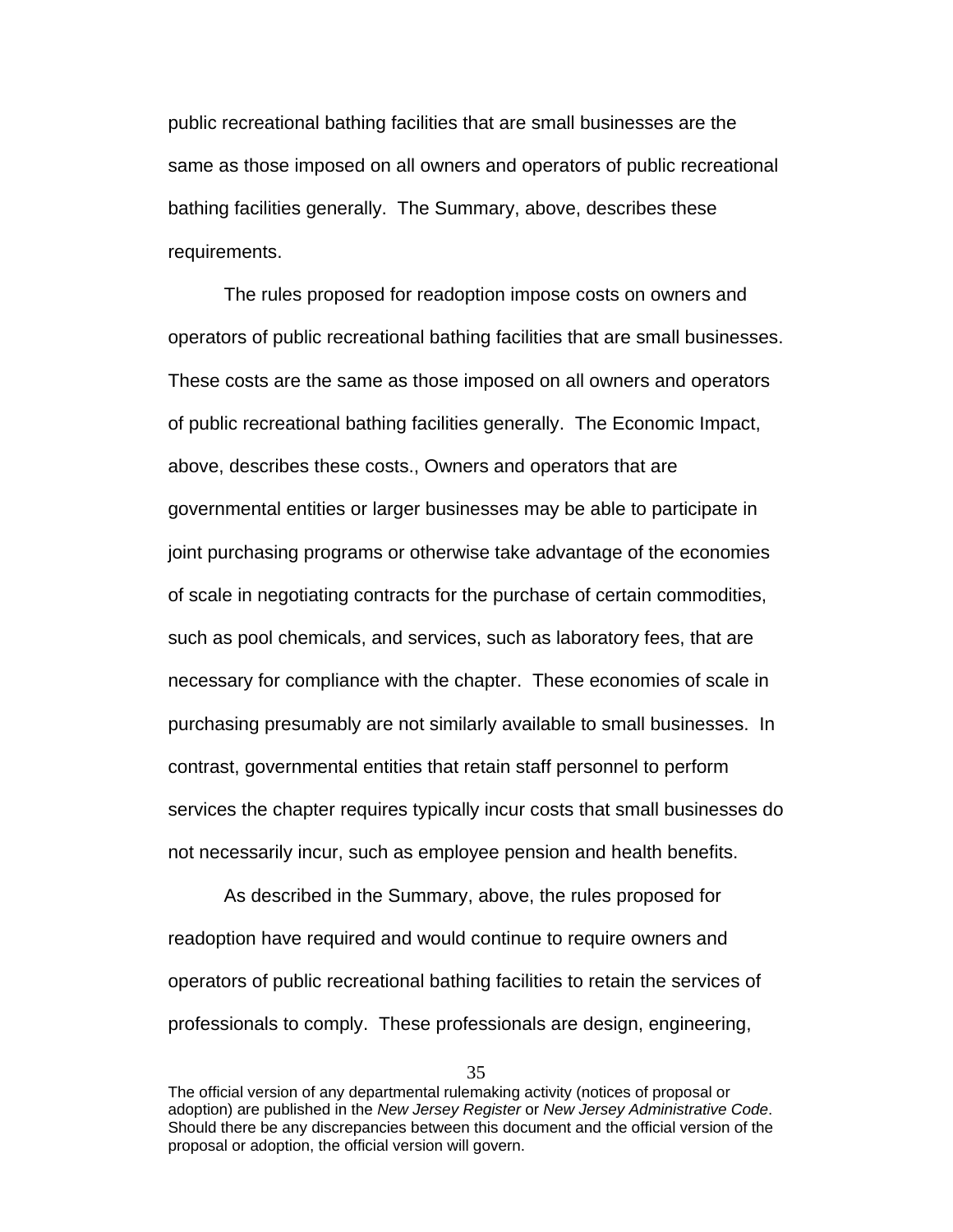construction and maintenance personnel to ensure facilities comply with design, construction, engineering, operation, and sanitation standards; lifeguards and first responders to oversee and implement adherence to standards for safe facility use; and laboratorians to perform water quality testing and analysis. The costs to small businesses that own or operate public recreational bathing facilities to retain these professionals are the same as the costs to all owners and operators generally. The Economic Impact, above, describes these costs.

A facility owner or operator's business size, commercial motive, and/or nonprofit status, generally do not have little bearing on the minimum measures necessary to ensure safety and sanitation at public recreational bathing facilities. The Department is satisfied that the rules proposed for readoption represent the minimum standards necessary to protect the health and safety of workers and patrons at public recreational bathing facilities. Therefore, the Department proposes no lesser or differing standards for small businesses.

#### Smart Growth Impact

The Department is not aware that the rules proposed for readoption have had, and does not anticipate that the rules proposed for readoption would have, an impact on the achievement of smart growth and the implementation of the State Development and Redevelopment Plan.

The official version of any departmental rulemaking activity (notices of proposal or adoption) are published in the *New Jersey Register* or *New Jersey Administrative Code*. Should there be any discrepancies between this document and the official version of the proposal or adoption, the official version will govern.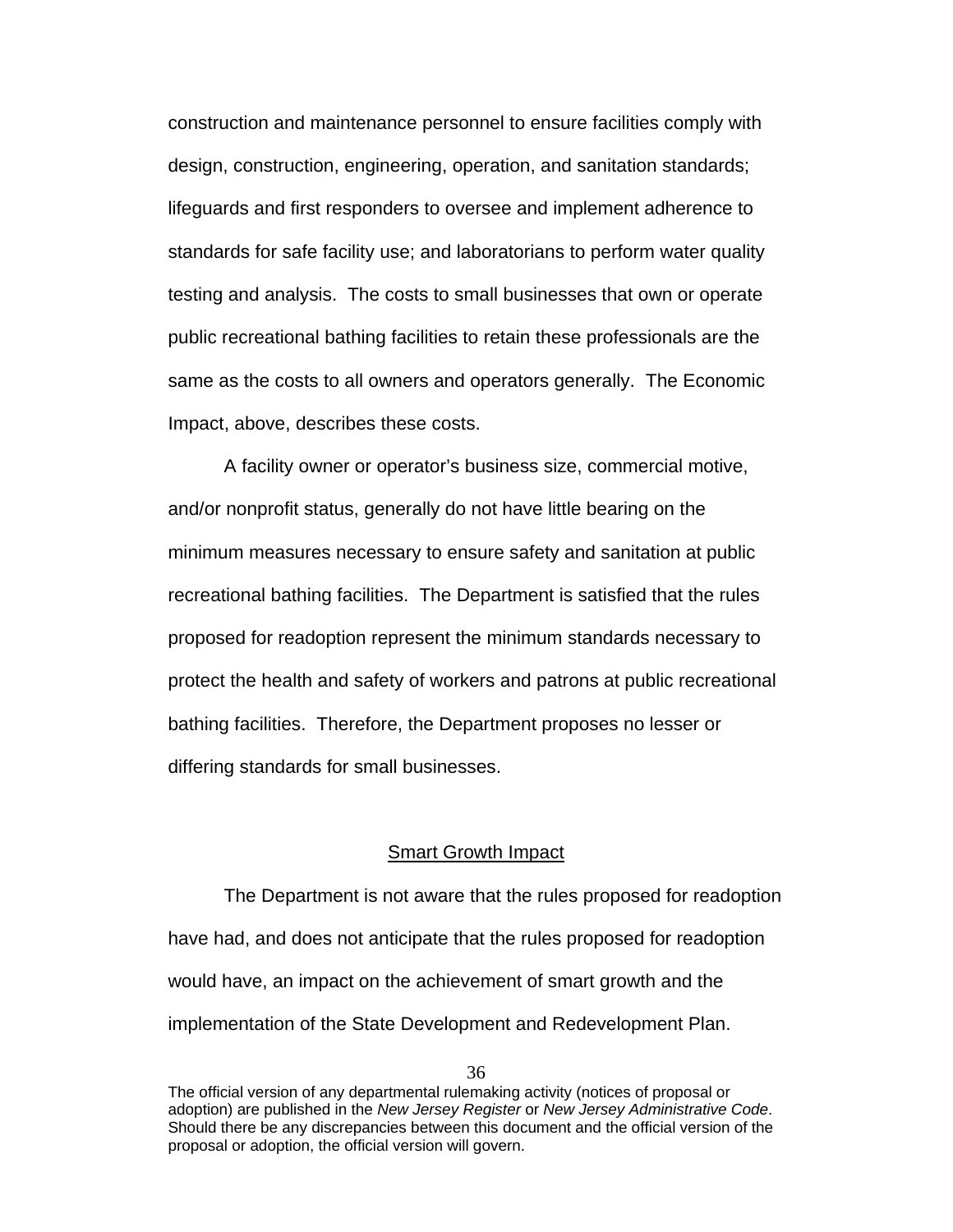## Housing Affordability Impact

The rules proposed for readoption have not applied and would not apply to housing units. The rules proposed for readoption have not had, and would not have, an impact on the average cost of housing. The rules proposed for readoption would maintain existing standards for the safety and sanitation of recreational bathing facilities and for the establishment of enforcement authority in local and State officials. Therefore, a Housing Affordability Impact analysis is not required.

# Smart Growth Development Impact

The rules proposed for readoption have not had, and would not have, an impact on the number of housing units or the availability of affordable housing in the State. The Department is not aware that the rules proposed for readoption have affected, and does not anticipate that the rules proposed for readoption would affect, new construction within Planning Areas 1 or 2, or within designated centers under the State Development and Redevelopment Plan. The rules proposed for readoption would maintain existing standards for the safety and sanitation of recreational bathing facilities and for the establishment of enforcement authority in local and State officials. Therefore, a Housing Affordability Impact analysis is not required.

The official version of any departmental rulemaking activity (notices of proposal or adoption) are published in the *New Jersey Register* or *New Jersey Administrative Code*. Should there be any discrepancies between this document and the official version of the proposal or adoption, the official version will govern.